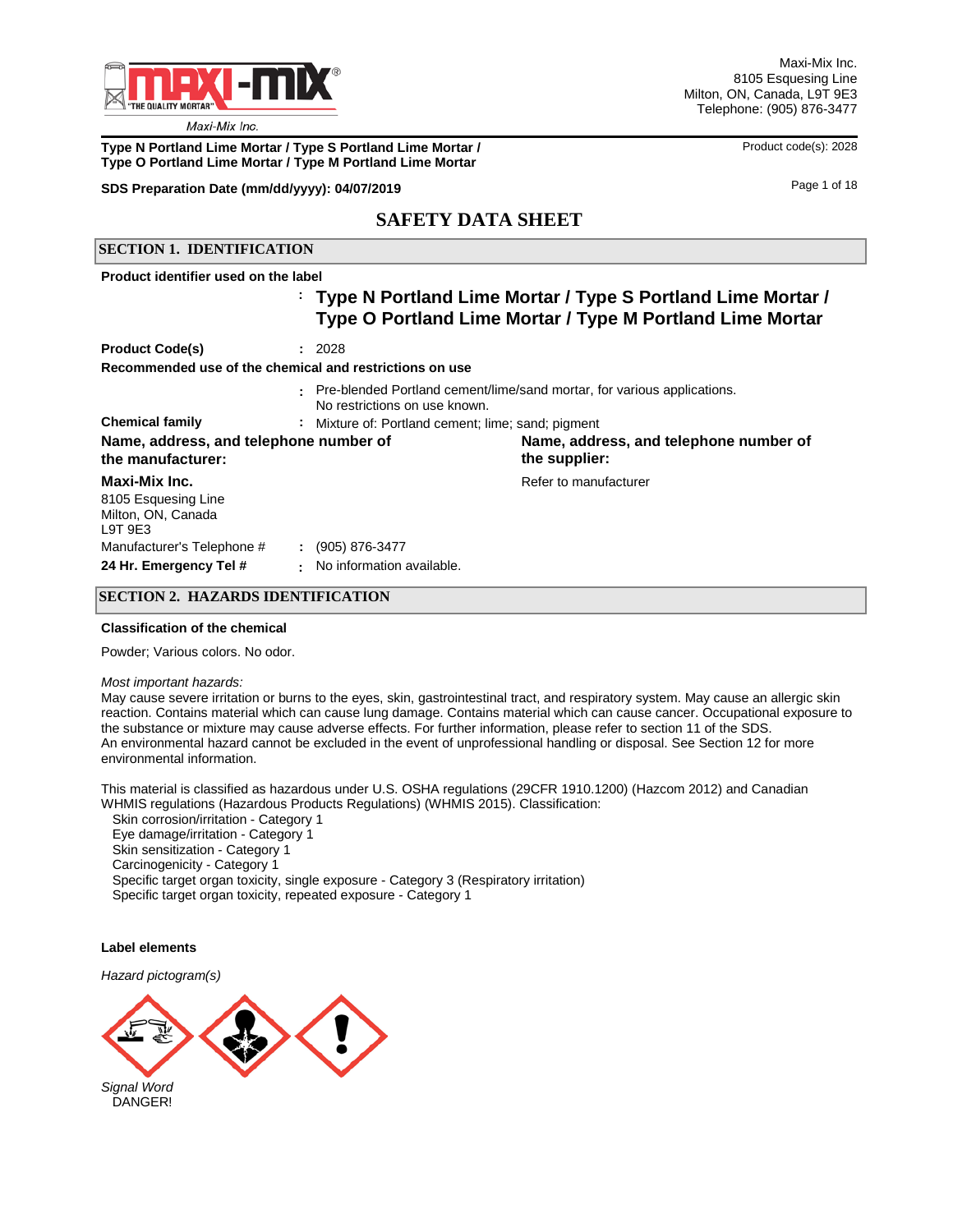

**Type N Portland Lime Mortar / Type S Portland Lime Mortar / Product code(s): 2028 Type O Portland Lime Mortar / Type M Portland Lime Mortar SDS Preparation Date (mm/dd/yyyy): 04/07/2019 04/07/2019 10.000 10.000 10.000 10.000 10.000 10.000 10.000 10.000 10.000 10.000 10.000 10.000 10.000 10.000 10.000 10.000 10.000 10.000 10.000 10.000 10.000 10.000 10.000** 

## **SAFETY DATA SHEET**

*Hazard statement(s)*

 Causes severe skin burns and eye damage. May cause an allergic skin reaction. May cause respiratory irritation. May cause cancer by inhalation. Causes damage to the lungs through prolonged or repeated exposure if inhaled.

*Precautionary statement(s)*

 Obtain special instructions before use. Do not handle until all safety precautions have been read and understood. Do not breathe dust or mist. Wash exposed skin thoroughly after handling. Do not eat, drink or smoke when using this product. Use only outdoors or in a well-ventilated area. Contaminated work clothing must not be allowed out of the workplace. Wear protective gloves/clothing and eye/face protection.

Immediately call a POISON CENTER or doctor/physician.

IF SWALLOWED: Rinse mouth. Do NOT induce vomiting.

- IF ON SKIN (or hair): Take off immediately all contaminated clothing. Rinse skin with water/shower. Wash contaminated clothing before reuse.
- IF INHALED: Remove person to fresh air and keep comfortable for breathing.
- IF IN EYES: Rinse cautiously with water for several minutes. Remove contact lenses, if present and easy to do. Continue rinsing.

 Store in a well-ventilated place. Keep container tightly closed. Store locked up.

Dispose of contents/container in accordance with local regulation.

#### **Other hazards**

*Other hazards which do not result in classification:* 

Contact with water may cause hydration, and formation of caustic alkaline material. Absorbs moisture from the air. Hardens over time in moist conditions. When in solution, may corrode aluminum. Contact with some reactive metals may produce flammable hydrogen gas. There is a potential for static buildup and static discharge when transferring cement powders through a nonconductive plastic conveyance system. Static discharge may result in damage/injury to workers or equipment. May cause severe irritation and corrosive damage in the mouth, throat and stomach.

#### **SECTION 3. COMPOSITION/INFORMATION ON INGREDIENTS**

Mixture

| <b>Chemical name</b>                                                                                       | Common name and synonyms                        | CAS#       | Concentration (% by weight) |
|------------------------------------------------------------------------------------------------------------|-------------------------------------------------|------------|-----------------------------|
| <b>Portland cement</b>                                                                                     | Hydraulic cement<br>Cement, portland, chemicals | 65997-15-1 | $7.0 - 30.0$                |
| Calcium carbonate                                                                                          | Limestone<br>Aragonite                          | 1317-65-3  | $5.0 - 13.0$                |
| <b>Crystalline silica</b>                                                                                  | Quartz silica<br>Crystallized silicon dioxide   | 14808-60-7 | $0.5 - 5.0$                 |
| Calcium hydroxide                                                                                          | Slaked lime<br>Calcium hydrate<br>Hydrated lime | 1305-62-0  | $0.1 - 1.5$                 |
| <b>Calcium oxide</b>                                                                                       | Calcium monoxide<br>Unslaked lime               | 1305-78-8  | $0.1 - 1.5$                 |
| <b>Mica</b>                                                                                                | Not available.                                  | 12001-26-2 | $0.1 - 1.0$                 |
| Portland Lime Mortar Colors #80, 85, 94, 97, and colors 10 through 70 also contain the following chemical: |                                                 |            |                             |
| <b>Black Iron Oxide</b>                                                                                    | Ferric oxide, black                             | 1317-61-9  | $0.5 - 5.0$                 |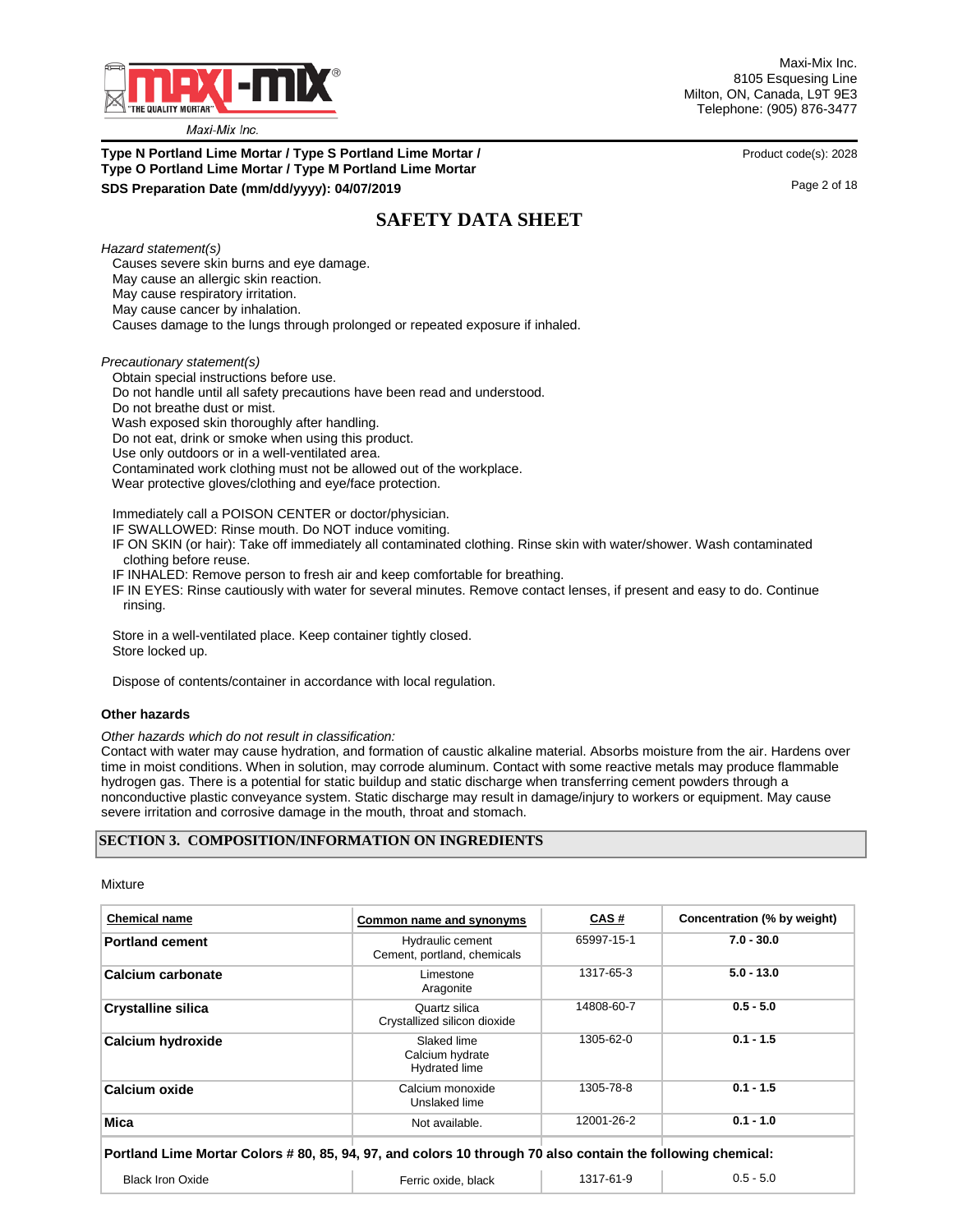

## **Type N Portland Lime Mortar / Type S Portland Lime Mortar / We are a mortar and Archive Code(s): 2028 Type O Portland Lime Mortar / Type M Portland Lime Mortar**

## **SDS Preparation Date (mm/dd/yyyy): 04/07/2019 04/07/2019 18 04/07/2019 18**

# **SAFETY DATA SHEET**

| Portland Lime Mortar Colors # 80, 85, and 97 also contain the following chemical:                   |                                              |            |             |  |  |  |
|-----------------------------------------------------------------------------------------------------|----------------------------------------------|------------|-------------|--|--|--|
| Carbon black                                                                                        | Furnace black<br>Lamp black<br>Thermal black | 1333-86-4  | $0.1 - 1.0$ |  |  |  |
| Portland Lime Mortar Colors #80, 85, and colors 10 through 70 also contain the following chemicals: |                                              |            |             |  |  |  |
| Yellow iron oxide                                                                                   | Ferric oxide, yellow                         | 51274-00-1 | $0.5 - 5.0$ |  |  |  |
| Iron oxide                                                                                          | Ferric oxide<br>Diiron trioxide              | 1309-37-1  | $0.5 - 5.0$ |  |  |  |
| Portland Lime Mortar Color #60 also contains the following chemical:                                |                                              |            |             |  |  |  |
| titanium dioxide                                                                                    | Anatase<br>Titanic acid anhydride            | 13463-67-7 | $0.5 - 5.0$ |  |  |  |

The exact concentrations of the above listed chemicals are being withheld as a trade secret.

This product contains trace amounts of: Chromates; Nickel Compounds. Chromate chemicals are present as Cr III and Cr VI compounds.

### **SECTION 4. FIRST-AID MEASURES**

### **Description of first aid measures**

| Ingestion    | : IF SWALLOWED: Rinse mouth. Do NOT induce vomiting. Never give anything by mouth to<br>an unconscious person. Immediately call a POISON CENTER or doctor/physician.                                                                                                                                                                                                                                                                                                                                                         |
|--------------|------------------------------------------------------------------------------------------------------------------------------------------------------------------------------------------------------------------------------------------------------------------------------------------------------------------------------------------------------------------------------------------------------------------------------------------------------------------------------------------------------------------------------|
| Inhalation   | IF INHALED: Remove person to fresh air and keep comfortable for breathing. If breathing<br>has stopped, give artificial respiration. If breathing is difficult, give oxygen by qualified<br>medical personnel only. Immediately call a POISON CENTER or doctor/physician.                                                                                                                                                                                                                                                    |
| Skin contact | Gently blot or brush away excess chemical. IF ON SKIN (or hair): Take off immediately all<br>contaminated clothing. Rinse skin with water/shower. Thoroughly wash with lukewarm,<br>gently flowing water and a mild, pH neutral soap. Seek medical attention for rashes, burns,<br>irritation, dermatitis and prolonged unprotected exposures to wet cement, cement mixtures<br>or liquids from wet cement. Immediately call a POISON CENTER or doctor/physician.                                                            |
| Eye contact  | : IF IN EYES: Rinse cautiously with water for several minutes. Remove contact lenses, if<br>present and easy to do. Continue rinsing. Continue to rinse for at least 20 minutes.<br>Immediately call a POISON CENTER or doctor/physician. Take care not to rinse<br>contaminated water into unaffected eyes or onto the face.                                                                                                                                                                                                |
|              | Most important symptoms and effects, both acute and delayed                                                                                                                                                                                                                                                                                                                                                                                                                                                                  |
|              | May cause severe irritation or burns to the skin. Contact with wet material, or moist areas of<br>the skin, causes skin burns. Symptoms may include blistering, ulcerations and scarring.<br>Symptoms may be delayed. Wet product causes burns with little warning. May cause severe<br>skin sensitization with allergic contact dermatitis symptoms such as swelling, rash and<br>eczema.                                                                                                                                   |
|              | Causes serious eye damage. Symptoms may include severe pain, blurred vision, redness<br>and corrosive damage.                                                                                                                                                                                                                                                                                                                                                                                                                |
|              | Inhalation can cause severe respiratory irritation. Symptoms may include coughing, choking<br>and wheezing.                                                                                                                                                                                                                                                                                                                                                                                                                  |
|              | May cause cancer by inhalation. Symptoms may include persistent coughing, shortness of<br>breath, coughing up blood and wheezing.                                                                                                                                                                                                                                                                                                                                                                                            |
|              | Causes damage to the lungs through prolonged or repeated exposure if inhaled. Repeated<br>or prolonged inhalation of fine dusts may cause severe scarring of the lungs, a disease<br>called silicosis, and alveolar proteinosis (lower lung disease). Symptoms may include<br>coughing, shortness of breath and eventually severe respiratory impairment.<br>May cause severe irritation and corrosive damage in the mouth, throat and stomach.<br>Symptoms may include severe abdominal pain, vomiting, burns and bleeding. |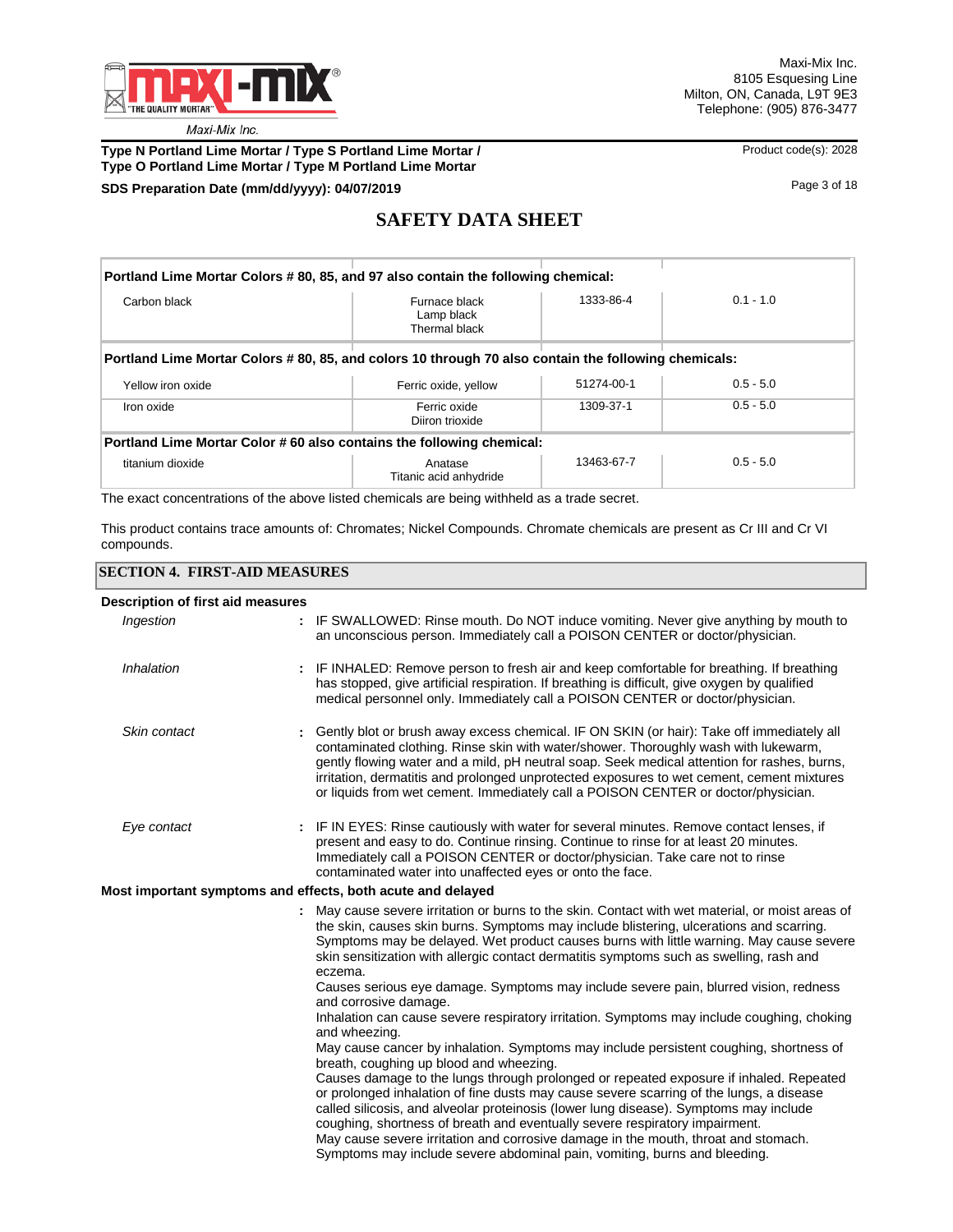

Maxi-Mix Inc. 8105 Esquesing Line Milton, ON, Canada, L9T 9E3 Telephone: (905) 876-3477

**Type N Portland Lime Mortar / Type S Portland Lime Mortar / Product code(s): 2028 Type O Portland Lime Mortar / Type M Portland Lime Mortar**

### **SDS Preparation Date (mm/dd/yyyy): 04/07/2019 04/07/2019 10.04/07/2019 Page 4 of 18**

# **SAFETY DATA SHEET**

#### **Indication of any immediate medical attention and special treatment needed**

- : Immediate medical attention is required. Causes burns.
	- Provide general supportive measures and treat symptomatically.

## **SECTION 5. FIRE-FIGHTING MEASURES**

#### **Extinguishing media**

*Suitable extinguishing media*

**:** Use media suitable to the surrounding fire such as water fog or fine spray, alcohol foams, carbon dioxide and dry chemical.

*Unsuitable extinguishing media*

Use water spray with caution.

#### **Special hazards arising from the substance or mixture / Conditions of flammability**

Not considered flammable. Contact with water gives off heat. Contact with water may cause **:** hydration, and formation of caustic alkaline material. Contact with some reactive metals may produce flammable hydrogen gas. There is a potential for static buildup and static discharge when transferring cement powders through a nonconductive plastic conveyance system. Static discharge may result in damage/injury to workers or equipment.

#### **Flammability classification (OSHA 29 CFR 1910.106)**

### **:** Not flammable.

#### **Hazardous combustion products**

**:** Calcium oxides; Other irritating fumes and smoke.

#### **Special protective equipment and precautions for firefighters**

**:**

*Protective equipment for fire-fighters*

**:** Firefighters should wear proper protective equipment and self-contained breathing apparatus with full face piece operated in positive pressure mode. Firefighters must use standard protective equipment including flame retardant coat, helmet with face shield, gloves, rubber boots, and in enclosed spaces, SCBA.

*Special fire-fighting procedures*

**:** Move containers from fire area if safe to do so. Water spray may be useful in cooling equipment exposed to heat and flame. Do not allow run-off from fire fighting to enter drains or water courses. Dike for water control.

### **SECTION 6. ACCIDENTAL RELEASE MEASURES**

#### **Personal precautions, protective equipment and emergency procedures**

- All persons dealing with the clean-up should wear the appropriate personal protective **:** equipment. Isolate the hazard area. Keep all other personnel upwind and away from the spill/release. Restrict access to area until completion of clean-up. Do not touch or walk through spilled material. Refer to protective measures listed in sections 7 and 8.
- **Environmental precautions :** Ensure spilled product does not enter drains, sewers, waterways, or confined spaces.

#### **Methods and material for containment and cleaning up**

Ventilate the area. Prevent further leakage or spillage if safe to do so. Eliminate all ignition **:** sources. Using HEPA vacuum, or other dustless methods, gather up spilled material and place in suitable container for later disposal (see section 13). Avoid adding water, material becomes alkaline when wet. Scrape up wet material and place in an appropriate container. Allow the material to dry before disposing. Contact the proper local authorities.

**Special spill response procedures**

**:** If a spill/release in excess of the EPA reportable quantity is made into the environment, immediately notify the national response center in the United States (phone: 1-800-424-8802).

US CERCLA Reportable quantity (RQ): None reportable.

In Canada: Contact appropriate local and provincial environmental authorities for assistance and/or reporting requirements.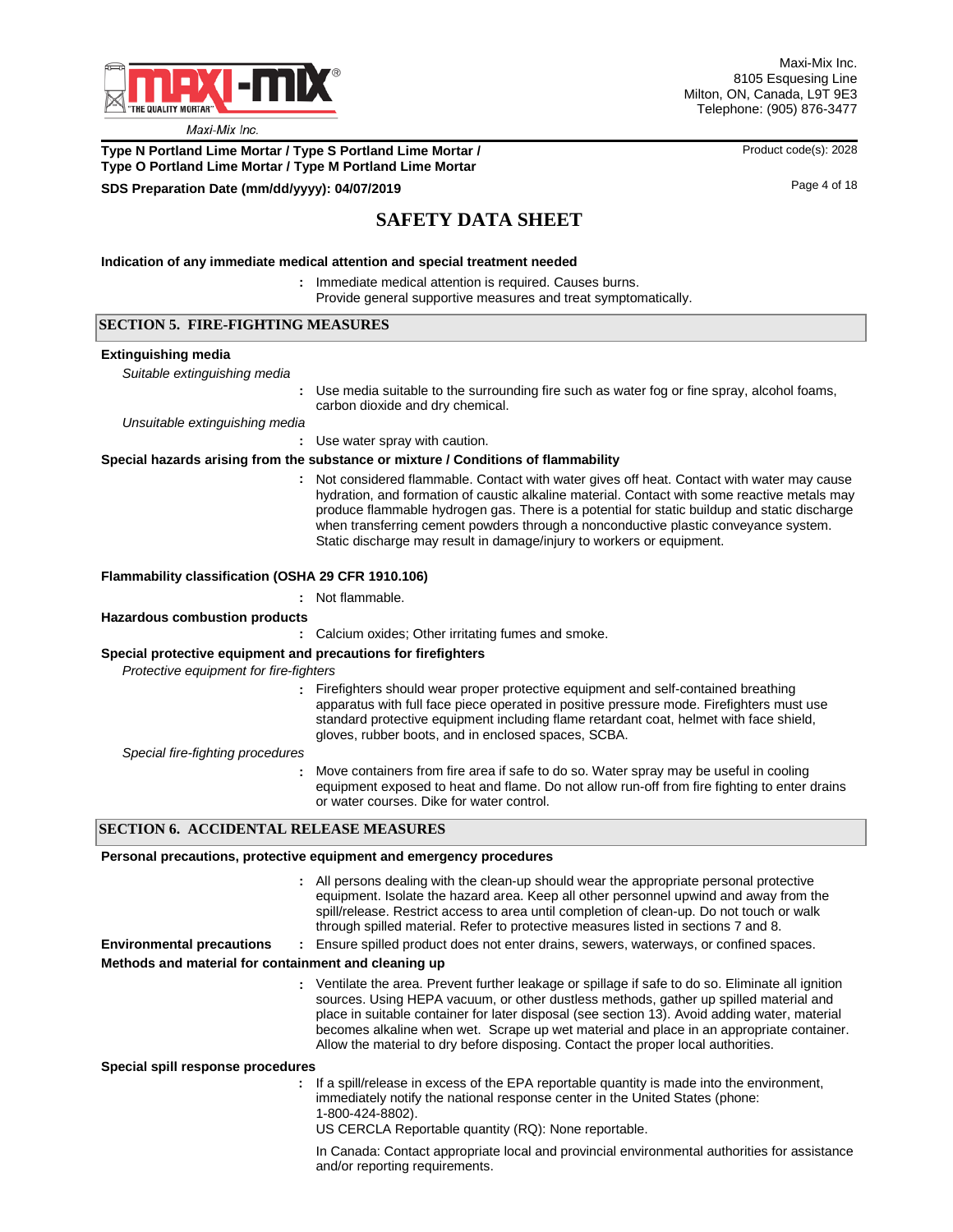

**Type N Portland Lime Mortar / Type S Portland Lime Mortar / Product code(s): 2028 Type O Portland Lime Mortar / Type M Portland Lime Mortar**

**SDS Preparation Date (mm/dd/yyyy): 04/07/2019 04/07/2019 18/07/2019 18/07/2019 18** 

# **SAFETY DATA SHEET**

### **SECTION 7. HANDLING AND STORAGE**

#### **Precautions for safe handling**

# Obtain special instructions before use. Do not handle until all safety precautions have been **:** read and understood. Training the workers on the potential health hazards associated with product vapor, dust or fume is important. Secondary inhalation exposures could occur when cleaning equipment, or when removing or laundering the clothing. Persons with recurrent skin eczema or sensitization problems should be excluded from working with this product. Once a person is sensitized, no further exposure to the material

that caused the sensitization should be permitted. Use only outdoors or in a well-ventilated area. Wear protective equipment during handling. Wear protective gloves/clothing and eye/face protection. Do not breathe dust or mist. Avoid contact with skin, eyes and clothing. Keep away from extreme heat and direct flame. There is a potential for static buildup and static discharge when transferring cement powders through a nonconductive plastic conveyance system. Static discharge may result in damage/injury to workers or equipment. Use good grounding techniques. Avoid unintentional exposure to water. Use caution when adding water and ensure that users of this product are properly protected. Avoid and control operations which create dust. Keep away from acids and other incompatibles. Keep container tightly closed when not in use. Wash thoroughly after handling. Contaminated work clothing must not be allowed out of the workplace. Cement can buildup or adhere to the walls of a confined space. The cement can release, collapse or fall unexpectedly. To prevent burial or suffocation, do not enter a confined space, such as a silo, bin, bulk truck, or other storage container or vessel that stores or contains cement.

aluminum, zinc and alloys containing these metals). Avoid unintentional exposure to water.

| <b>Conditions for safe storage</b> | : Store in a cool, dry, well-ventilated area. Store away from incompatible materials. Keep<br>containers dry and tightly closed to avoid moisture absorption and contamination. Store<br>locked up. Storage area should be clearly identified, clear of obstruction and accessible only<br>to trained and authorized personnel. Inspect periodically for damage or leaks. |
|------------------------------------|---------------------------------------------------------------------------------------------------------------------------------------------------------------------------------------------------------------------------------------------------------------------------------------------------------------------------------------------------------------------------|
| Incompatible materials             | : Strong acids; Strong oxidizing agents; Hydrofluoric acid; Ammonium salts; Metals (e.g. tin,                                                                                                                                                                                                                                                                             |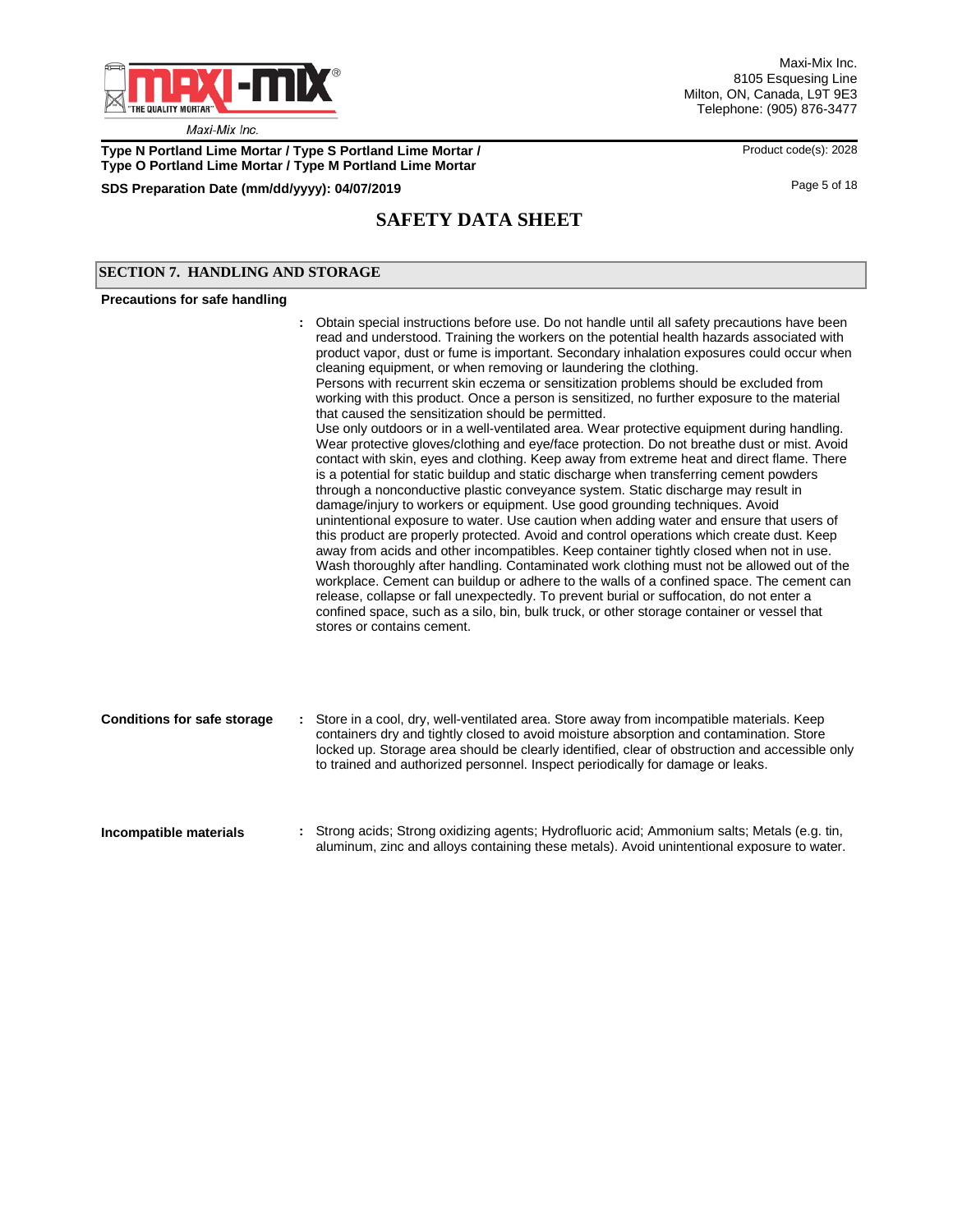

**Type N Portland Lime Mortar / Type S Portland Lime Mortar / We are a mortar and Archael Code(s): 2028 Type O Portland Lime Mortar / Type M Portland Lime Mortar**

**SDS Preparation Date (mm/dd/yyyy): 04/07/2019 04/07/2019 18/07/2019 18** 

# **SAFETY DATA SHEET**

### **SECTION 8. EXPOSURE CONTROLS / PERSONAL PROTECTION**

| <b>Exposure Limits:</b>   |                                                       |                  |                                                                          |                  |
|---------------------------|-------------------------------------------------------|------------------|--------------------------------------------------------------------------|------------------|
| <b>Chemical Name</b>      | <b>ACGIH TLV</b>                                      |                  | <b>OSHA PEL</b>                                                          |                  |
|                           | <b>TWA</b>                                            | <b>STEL</b>      | <b>PEL</b>                                                               | <b>STEL</b>      |
| <b>Portland cement</b>    | 1 mg/m <sup>3</sup> (respirable)                      | N/A <sub>v</sub> | 15 mg/m <sup>3</sup> (total<br>dust); $5 \text{ mg/m}^3$<br>(respirable) | N/A <sub>v</sub> |
| Calcium carbonate         | N/Av                                                  | N/A <sub>v</sub> | 15 mg/m <sup>3</sup> (total<br>dust); $5 \text{ mg/m}^3$<br>(respirable) | N/A <sub>v</sub> |
| <b>Crystalline silica</b> | $0.025$ mg/m <sup>3</sup><br>(respirable)             | N/A <sub>v</sub> | $0.1$ mg/m <sup>3</sup><br>(respirable) (final<br>rule limit)            | N/A <sub>v</sub> |
| Calcium hydroxide         | $5 \text{ mg/m}^3$                                    | N/A <sub>v</sub> | 15 mg/m <sup>3</sup> (total<br>dust); $5 \text{ mg/m}^3$<br>(respirable) | N/A <sub>v</sub> |
| Calcium oxide             | $2$ mg/m <sup>3</sup>                                 | N/A <sub>v</sub> | $5 \text{ mg/m}^3$                                                       | N/A <sub>v</sub> |
| Mica                      | 3 mg/m <sup>3</sup> (respirable)                      | N/A <sub>v</sub> | 20 mppcf                                                                 | N/A <sub>v</sub> |
| titanium dioxide          | $10 \text{ mg/m}^3$                                   | N/A <sub>v</sub> | 15 mg/m <sup>3</sup> (total<br>dust)                                     | N/A <sub>v</sub> |
| <b>Black Iron Oxide</b>   | 5 mg/m <sup>3</sup> (respirable)<br>(as 'Iron oxide') | N/A <sub>v</sub> | 10 mg/m <sup>3</sup> (iron<br>oxide fume)                                | N/A <sub>v</sub> |
| Yellow iron oxide         | 5 mg/m <sup>3</sup> (respirable)<br>(as 'Iron oxide') | N/A <sub>v</sub> | 10 mg/m $3$ (iron<br>oxide fume)                                         | N/A <sub>v</sub> |
| Iron oxide                | 5 mg/m <sup>3</sup> (respirable)                      | N/A <sub>v</sub> | 10 mg/m $3$ (fume)                                                       | N/A <sub>v</sub> |
| <b>Carbon black</b>       | 3.0 mg/m <sup>3</sup> (inhalable)                     | N/A <sub>v</sub> | $3.5$ mg/m <sup>3</sup>                                                  | N/A <sub>v</sub> |

### **Exposure controls**

**Ventilation and engineering measures**

|                               | : Use only outdoors or in a well-ventilated area. Apply technical measures to comply with the<br>occupational exposure limits. Where reasonably practicable this should be achieved by the<br>use of local exhaust ventilation and good general extraction. Good general ventilation<br>(typically 10 air changes per hour) should be used. In case of insufficient ventilation wear<br>suitable respiratory equipment. |
|-------------------------------|-------------------------------------------------------------------------------------------------------------------------------------------------------------------------------------------------------------------------------------------------------------------------------------------------------------------------------------------------------------------------------------------------------------------------|
| <b>Respiratory protection</b> | : Respiratory protection must be worn wherever inhalation of particulates if possible. Where<br>occupational exposure limits are exceeded, wear a suitable, NIOSH-approved particulate<br>respirators (N95 or better). Respirators should be selected based on the form and<br>concentration of contaminants in air, and in accordance with OSHA (29 CFR 1910.134) or<br>CSA Z94.4-02.                                  |
| <b>Skin protection</b>        | : Wear protective gloves/clothing. The suitability for a specific workplace should be discussed<br>with the producers of the protective gloves. Wear resistant clothing and boots.                                                                                                                                                                                                                                      |
| Eye / face protection         | : Wear chemical splash goggles to prevent dusts from entering the eyes. A full face shield<br>may also be necessary.                                                                                                                                                                                                                                                                                                    |
| Other protective equipment    | : An eyewash station and safety shower should be made available in the immediate working<br>area. Other equipment may be required depending on workplace standards.                                                                                                                                                                                                                                                     |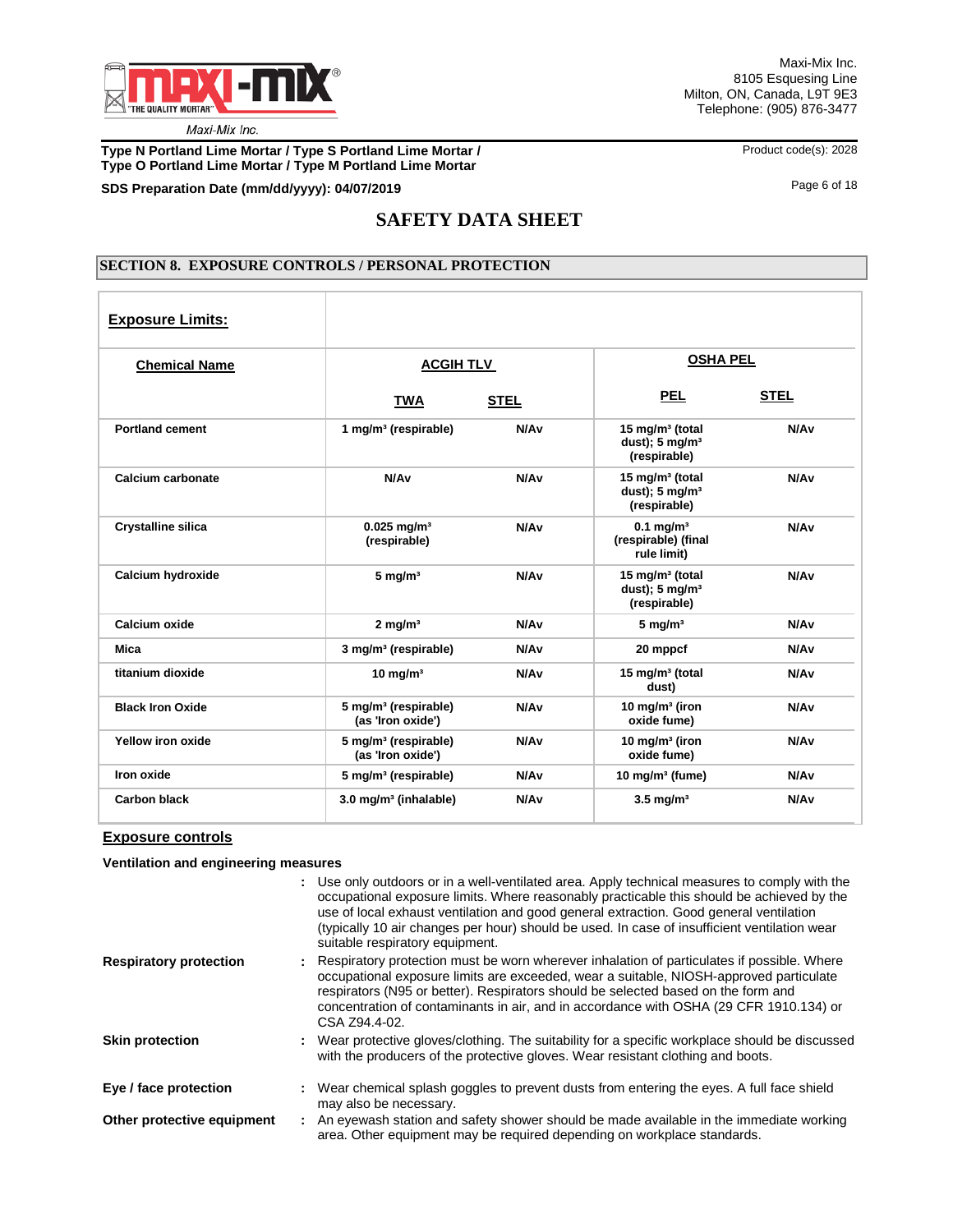

Maxi-Mix Inc. 8105 Esquesing Line Milton, ON, Canada, L9T 9E3 Telephone: (905) 876-3477

## **Type N Portland Lime Mortar / Type S Portland Lime Mortar / <br>
Product code(s): 2028 Type O Portland Lime Mortar / Type M Portland Lime Mortar**

## **SDS Preparation Date (mm/dd/yyyy):** Page 7 of 18 **04/07/2019**

# **SAFETY DATA SHEET**

**General hygiene considerations**

**:** Do not breathe dust or mist. Avoid contact with skin, eyes and clothing. Do not eat, drink or smoke when using this product. Upon completion of work, wash hands before eating, drinking, smoking or use of toilet facilities. Remove soiled clothing and wash it thoroughly before reuse. Contaminated work clothing must not be allowed out of the workplace. Handle in accordance with good industrial hygiene and safety practice.

|                                            | <b>SECTION 9. PHYSICAL AND CHEMICAL PROPERTIES</b>                                                       |  |
|--------------------------------------------|----------------------------------------------------------------------------------------------------------|--|
| Appearance                                 | : Powder: Various colors.                                                                                |  |
| Odor                                       | No odor.                                                                                                 |  |
| <b>Odor threshold</b>                      | N/Av                                                                                                     |  |
| pH                                         | $12 - 13$                                                                                                |  |
| <b>Melting/Freezing point</b>              | : N/Av                                                                                                   |  |
| Initial boiling point and boiling range    |                                                                                                          |  |
|                                            | : $N/Ap$                                                                                                 |  |
| <b>Flash point</b>                         | N/Ap                                                                                                     |  |
| <b>Flashpoint (Method)</b>                 | N/Ap                                                                                                     |  |
| Evaporation rate (BuAe = 1)                | : $N/Ap$                                                                                                 |  |
| Flammability (solid, gas)                  | : Not flammable.                                                                                         |  |
| Lower flammable limit (% by vol.)          |                                                                                                          |  |
|                                            | N/Ap<br>÷                                                                                                |  |
| Upper flammable limit (% by vol.)          |                                                                                                          |  |
|                                            | N/Ap                                                                                                     |  |
| <b>Oxidizing properties</b>                | None known.                                                                                              |  |
| <b>Explosive properties</b>                | Not explosive                                                                                            |  |
| Vapor pressure                             | N/Ap<br>÷                                                                                                |  |
| Vapor density                              | : $N/Ap$                                                                                                 |  |
| <b>Relative density / Specific gravity</b> |                                                                                                          |  |
|                                            | $\therefore$ 2.5 - 3.15 (water = 1)                                                                      |  |
| Solubility in water                        | Slightly soluble. Contact with water may cause hydration, and formation of caustic alkaline<br>material. |  |
| Other solubility(ies)                      | : Not available.                                                                                         |  |
|                                            | Partition coefficient: n-octanol/water or Coefficient of water/oil distribution                          |  |
|                                            | : N/Av                                                                                                   |  |
| <b>Auto-ignition temperature</b>           | N/Av                                                                                                     |  |
| <b>Decomposition temperature</b>           | N/Av                                                                                                     |  |
| <b>Viscosity</b>                           | N/Ap<br>÷                                                                                                |  |
| Volatiles (% by weight)                    | : $N/Ap$                                                                                                 |  |
| Volatile organic Compounds (VOC's)         |                                                                                                          |  |
|                                            | : $N/Ap$                                                                                                 |  |
| Absolute pressure of container             |                                                                                                          |  |
|                                            | : $N/Ap$                                                                                                 |  |
| <b>Flame projection length</b>             | : $N/Ap$                                                                                                 |  |
| Other physical/chemical comments           |                                                                                                          |  |
|                                            | : No additional information.                                                                             |  |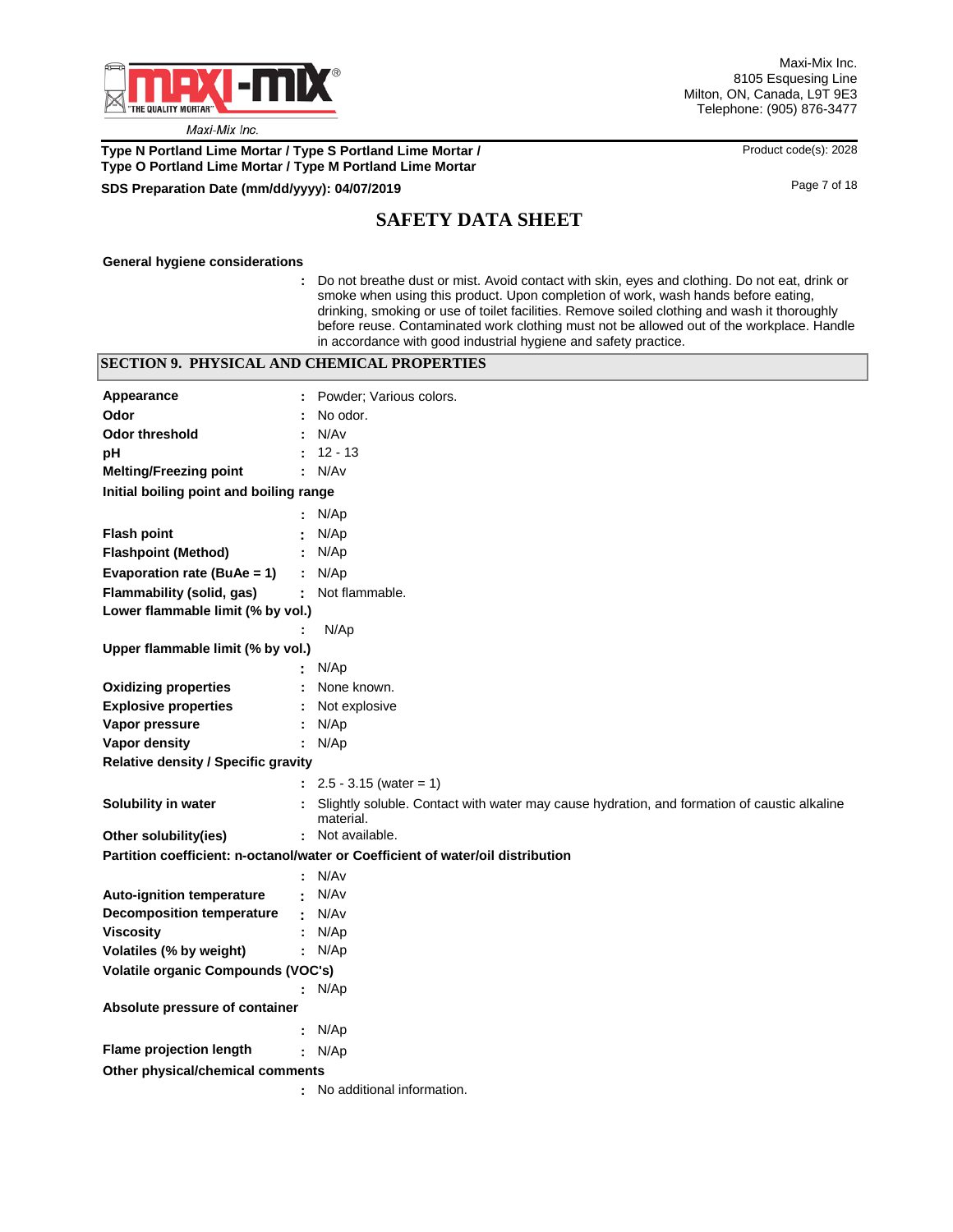

**Type N Portland Lime Mortar / Type S Portland Lime Mortar / Product code(s): 2028 Type O Portland Lime Mortar / Type M Portland Lime Mortar**

# **SDS Preparation Date (mm/dd/yyyy): 04/07/2019 04/07/2019 18/07/2019 18**

## **SAFETY DATA SHEET**

| <b>SECTION 10. STABILITY AND REACTIVITY</b> |  |                                                                                                                                                                                                                                                                                                                                                                                                                                                                                                                                                                                                           |  |
|---------------------------------------------|--|-----------------------------------------------------------------------------------------------------------------------------------------------------------------------------------------------------------------------------------------------------------------------------------------------------------------------------------------------------------------------------------------------------------------------------------------------------------------------------------------------------------------------------------------------------------------------------------------------------------|--|
| <b>Reactivity</b>                           |  | : Contact with water gives off heat. Contact with water may cause hydration, and formation of<br>caustic alkaline material. Reacts with water to form silicates and calcium hydroxide. Silicates<br>react with powerful oxidizers such as fluorine, boron trifluoride, chlorine trifluoride,<br>manganese trifluoride, and oxygen difluoride. Dissolves in hydrofluoric acid, producing<br>corrosive silicon tetrafluoride gas. Aqueous solutions may react with some metals (e.g.<br>Aluminum, zinc, tin and their alloys) to release flammable hydrogen gas. When in solution,<br>may corrode aluminum. |  |
| <b>Chemical stability</b>                   |  | : Stable under normal conditions. Absorbs moisture from the air. Hardens over time in moist<br>conditions.                                                                                                                                                                                                                                                                                                                                                                                                                                                                                                |  |
| Possibility of hazardous reactions          |  |                                                                                                                                                                                                                                                                                                                                                                                                                                                                                                                                                                                                           |  |
|                                             |  | Hazardous polymerization does not occur. No dangerous reaction known under conditions<br>of normal use.                                                                                                                                                                                                                                                                                                                                                                                                                                                                                                   |  |
| <b>Conditions to avoid</b>                  |  | : Ensure adequate ventilation, especially in confined areas. Avoid contact with incompatible<br>materials. Avoid heat and open flame.                                                                                                                                                                                                                                                                                                                                                                                                                                                                     |  |
| Incompatible materials                      |  | : Strong acids; Strong oxidizing agents; Hydrofluoric acid; Ammonium salts; Metals (e.g. tin,<br>aluminum, zinc and alloys containing these metals). Avoid unintentional exposure to water.                                                                                                                                                                                                                                                                                                                                                                                                               |  |

### **Hazardous decomposition products**

None known, refer to hazardous combustion products in Section 5. **:**

## **SECTION 11. TOXICOLOGICAL INFORMATION**

### **Information on likely routes of exposure:**

| Routes of entry inhalation         | : YES |
|------------------------------------|-------|
| Routes of entry skin & eye         | : YFS |
| <b>Routes of entry Ingestion</b>   | : YFS |
| Routes of exposure skin absorption |       |
|                                    | NO.   |

**Potential Health Effects:**

#### **Signs and symptoms of short-term (acute) exposure**

*Sign and symptoms Inhalation*

|                                         | Inhalation can cause severe respiratory irritation. Symptoms may include coughing, choking<br>and wheezing.                                                                                                                                                           |
|-----------------------------------------|-----------------------------------------------------------------------------------------------------------------------------------------------------------------------------------------------------------------------------------------------------------------------|
| Sign and symptoms ingestion             |                                                                                                                                                                                                                                                                       |
|                                         | : May cause severe irritation and corrosive damage in the mouth, throat and stomach.<br>Symptoms may include severe abdominal pain, vomiting, burns and bleeding.                                                                                                     |
| Sign and symptoms skin                  | : May cause severe irritation or burns to the skin. Contact with wet material, or moist areas of<br>the skin, causes skin burns. Symptoms may include blistering, ulcerations and scarring.<br>Symptoms may be delayed. Wet product causes burns with little warning. |
| Sign and symptoms eyes                  | : Causes serious eye damage. Symptoms may include severe pain, blurred vision, redness<br>and corrosive damage.                                                                                                                                                       |
| <b>Potential Chronic Health Effects</b> |                                                                                                                                                                                                                                                                       |
|                                         | : Prolonged inhalation may cause adverse lung effects with symptoms including coughing,<br>mucous production and difficulty breathing.                                                                                                                                |
| Mutagenicity                            | : No data available to indicate product or any components present at greater than 0.1% are<br>mutagenic or genotoxic.                                                                                                                                                 |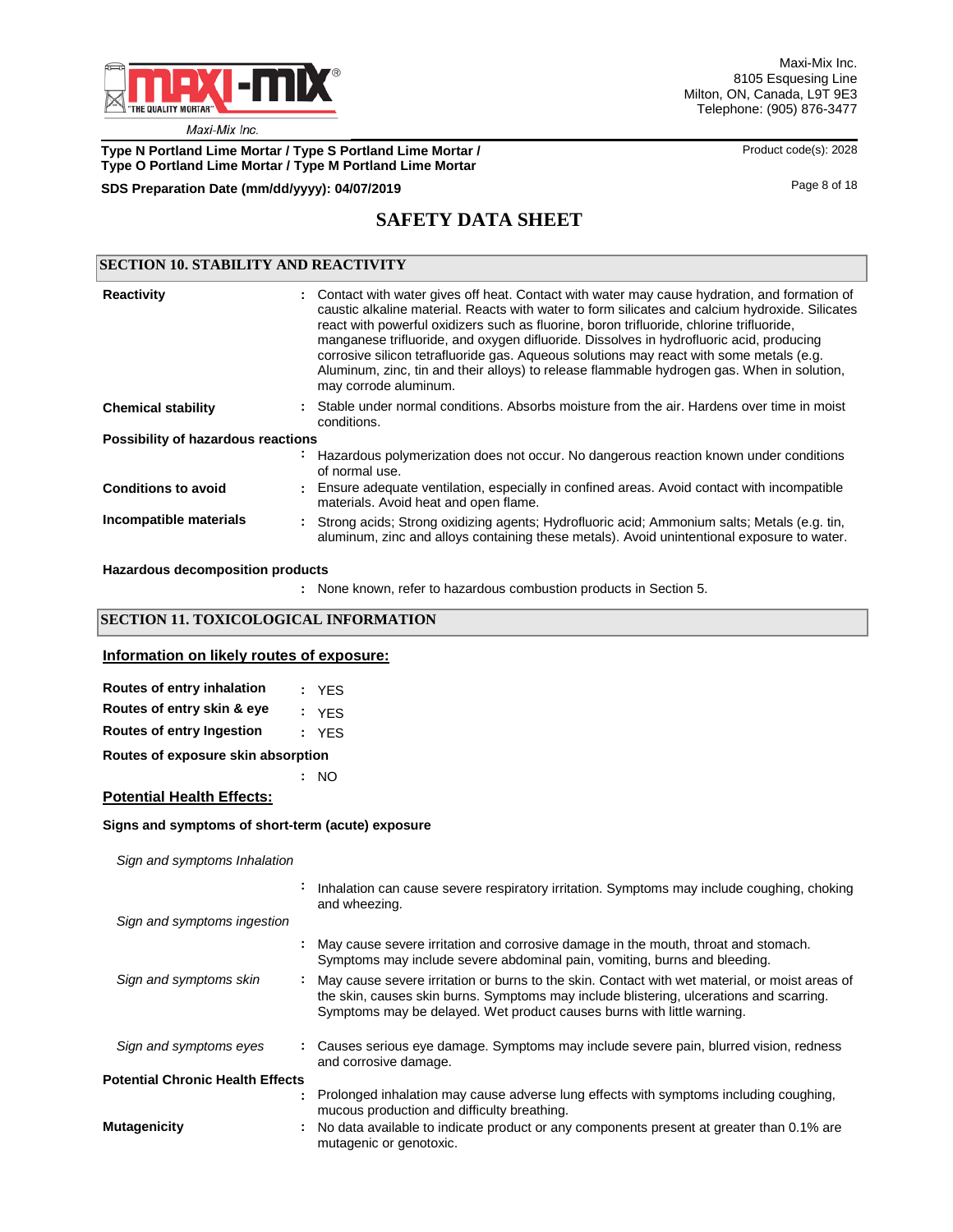

**Type N Portland Lime Mortar / Type S Portland Lime Mortar / We are a mortar and Archael Code(s): 2028 Type O Portland Lime Mortar / Type M Portland Lime Mortar**

# **SDS Preparation Date (mm/dd/yyyy): 04/07/2019 04/07/2019 18 04/07/2019 18 04/07/2019 18 04/07/2019 18**

# **SAFETY DATA SHEET**

| Carcinogenicity<br><b>Reproductive effects &amp; Teratogenicity</b> | This material is classified as hazardous under U.S. OSHA regulations (29CFR 1910.1200)<br>(Hazcom 2012) and Canadian WHMIS regulations (Hazardous Products Regulations)<br>(WHMIS 2015). Hazardous classification:<br>Carcinogenicity - Category 1. May cause cancer. Symptoms may include persistent<br>coughing, shortness of breath, coughing up blood and wheezing.<br>This product contains Crystalline silica - Quartz. Crystalline silica - Quartz is classified as<br>carcinogenic by IARC (Group 1), ACGIH (Group A2), NTP (Group 1) and OSHA (OSHA<br>Select carcinogen).<br>Portland Lime Mortar Type M, N, O, S Color # 60 also contains Titanium dioxide. Titanium<br>dioxide is classified as possibly carcinogenic by IARC (Group 2B).<br>Portland Lime Mortar Type M, N, O, S Colors 80, 85, and 97 also contain Carbon black.<br>Carbon black is classified as carcinogenic by IARC (Group 2B). |
|---------------------------------------------------------------------|------------------------------------------------------------------------------------------------------------------------------------------------------------------------------------------------------------------------------------------------------------------------------------------------------------------------------------------------------------------------------------------------------------------------------------------------------------------------------------------------------------------------------------------------------------------------------------------------------------------------------------------------------------------------------------------------------------------------------------------------------------------------------------------------------------------------------------------------------------------------------------------------------------------|
|                                                                     |                                                                                                                                                                                                                                                                                                                                                                                                                                                                                                                                                                                                                                                                                                                                                                                                                                                                                                                  |
|                                                                     | : This product is not expected to cause reproductive or developmental effects.                                                                                                                                                                                                                                                                                                                                                                                                                                                                                                                                                                                                                                                                                                                                                                                                                                   |
| Sensitization to material                                           | This material is classified as hazardous under U.S. OSHA regulations (29CFR 1910.1200)<br>(Hazcom 2012) and Canadian WHMIS regulations (Hazardous Products Regulations)<br>(WHMIS 2015). Classification:<br>Skin sensitization - Category 1. May cause an allergic skin reaction. May cause severe skin<br>sensitization with allergic contact dermatitis symptoms such as swelling, rash and eczema.<br>Allergic contact dermatitis is caused by sensitization to hexavalent chromium (chromate)<br>present in cement. This product contains trace levels of hexavalent chromium (Chromium<br>VI). A reduction of Cr(VI) compounds in this material, by the addition of a soluble Cr VI<br>reducing agent, to less than 2 ppm will reduce the prevalence of allergic eczema.<br>Not expected to be a respiratory sensitizer.                                                                                    |
| Specific target organ effects                                       | : This material is classified as hazardous under U.S. OSHA regulations (29CFR 1910.1200)<br>(Hazcom 2012) and Canadian WHMIS regulations (Hazardous Products Regulations)<br>(WHMIS 2015). Classification:<br>Specific target organ toxicity, single exposure - Category 3. May cause respiratory irritation.<br>Specific target organ toxicity, repeated exposure - Category 1. Causes damage to organs<br>through prolonged or repeated exposure.<br>Contains crystalline silica; prolonged exposure by inhalation of particles can cause serious<br>lung damage, including silicosis. Symptoms may include coughing, shortness of breath and<br>eventually severe respiratory impairment.                                                                                                                                                                                                                     |
|                                                                     |                                                                                                                                                                                                                                                                                                                                                                                                                                                                                                                                                                                                                                                                                                                                                                                                                                                                                                                  |
| Medical conditions aggravated by overexposure                       | : Pre-existing skin, eye and respiratory disorders.                                                                                                                                                                                                                                                                                                                                                                                                                                                                                                                                                                                                                                                                                                                                                                                                                                                              |
|                                                                     |                                                                                                                                                                                                                                                                                                                                                                                                                                                                                                                                                                                                                                                                                                                                                                                                                                                                                                                  |
| <b>Synergistic materials</b>                                        | : No information available.                                                                                                                                                                                                                                                                                                                                                                                                                                                                                                                                                                                                                                                                                                                                                                                                                                                                                      |
| <b>Toxicological data</b>                                           | : Not classified for acute toxicity based on available data.<br>There is no available data for the product itself, only for the ingredients. See below for<br>individual ingredient acute toxicity data.                                                                                                                                                                                                                                                                                                                                                                                                                                                                                                                                                                                                                                                                                                         |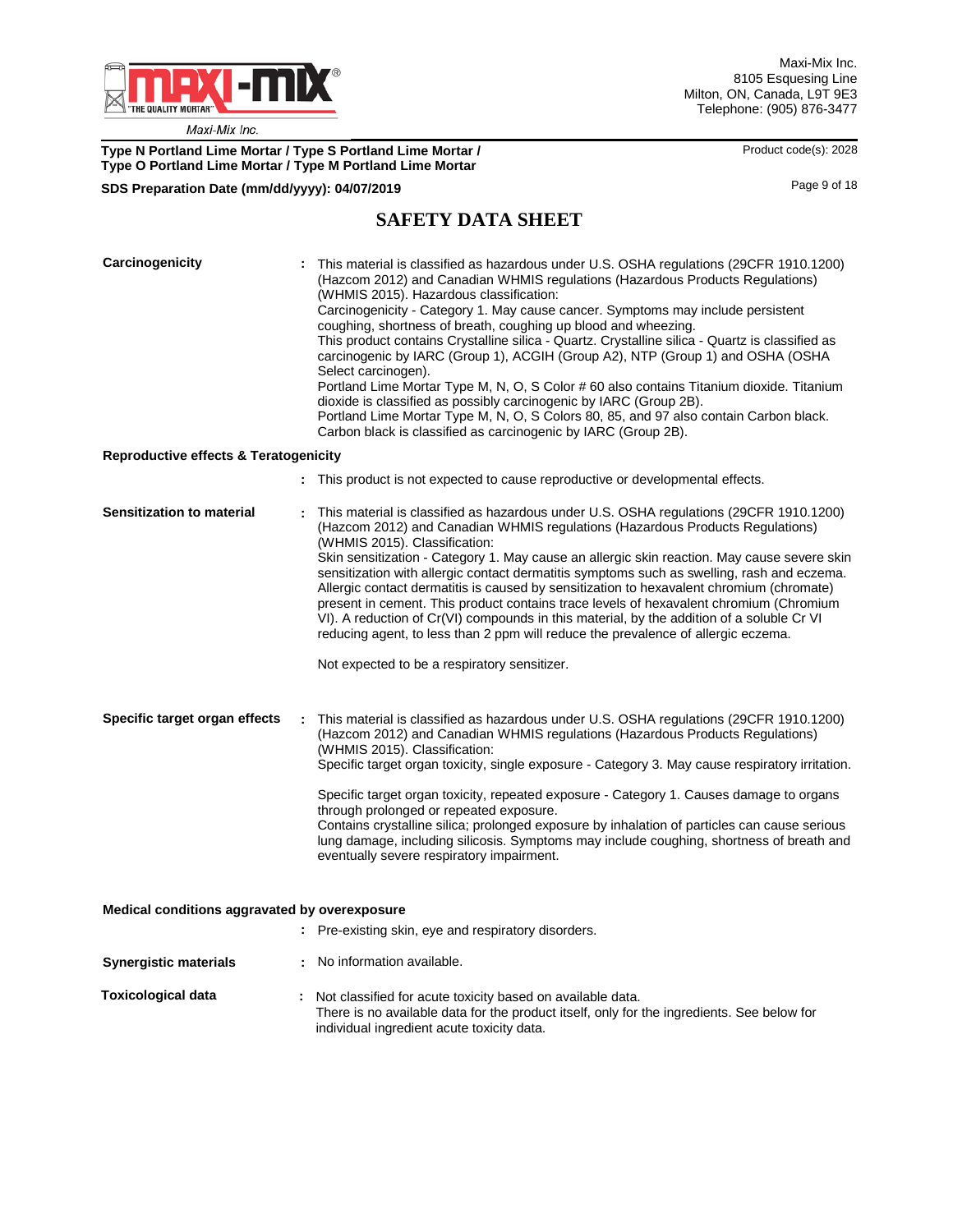

**Type N Portland Lime Mortar / Type S Portland Lime Mortar / Product code(s): 2028 Type O Portland Lime Mortar / Type M Portland Lime Mortar**

**SDS Preparation Date (mm/dd/yyyy): 04/07/2019 04/07/2019 10.04/07/2019 Page 10 of 18** 

# **SAFETY DATA SHEET**

|                      | $LC_{50}$ (4hr)                   | $LD_{50}$                   |                             |
|----------------------|-----------------------------------|-----------------------------|-----------------------------|
| <b>Chemical name</b> | inh, rat                          | (Oral, rat)                 | (Rabbit, dermal)            |
| Portland cement      | N/Av                              | N/A <sub>v</sub>            | > 2000 mg/kg (No mortality) |
| Calcium carbonate    | > 3 mg/L (aerosol) (No mortality) | 6450 mg/kg                  | > 2000 mg/kg (No mortality) |
| Crystalline silica   | N/Av                              | N/A <sub>v</sub>            | N/Av                        |
| Calcium hydroxide    | N/Av                              | 7340 mg/kg                  | > 2500 mg/kg (No mortality) |
| Calcium oxide        | N/Av                              | > 2000 mg/kg (No mortality) | > 2500 mg/kg (No mortality) |
| Mica                 | N/Av                              | > 15 000 mg/kg              | N/Av                        |

| <b>Black Iron Oxide</b>                                                                             | N/Av                                 | > 5000 mg/kg (No mortality) | N/Av           |  |  |  |  |  |  |
|-----------------------------------------------------------------------------------------------------|--------------------------------------|-----------------------------|----------------|--|--|--|--|--|--|
| Portland Lime Mortar Colors # 80, 85, and 97 also contain the following chemical:                   |                                      |                             |                |  |  |  |  |  |  |
| Carbon black                                                                                        | $6.75$ mg/L (dust)                   | > 10 000 mg/kg              | > 3000 mg/kg   |  |  |  |  |  |  |
| Portland Lime Mortar Colors #80, 85, and colors 10 through 70 also contain the following chemicals: |                                      |                             |                |  |  |  |  |  |  |
| Yellow iron oxide                                                                                   | N/Av                                 | > 10,000 mg/kg              | N/Av           |  |  |  |  |  |  |
| Iron oxide                                                                                          | N/Av                                 | > 10 000 mg/kg              |                |  |  |  |  |  |  |
| Portland Lime Mortar Color #60 also contains the following chemical:                                |                                      |                             |                |  |  |  |  |  |  |
| titanium dioxide                                                                                    | $> 6.82$ mg/kg (dust) (No mortality) | > 25 000 mg/kg              | > 10 000 mg/kg |  |  |  |  |  |  |

#### **Other important toxicologica**l **hazards**

### **SECTION 12. ECOLOGICAL INFORMATION**

**Ecotoxicity :**

No data is available on the product itself. The product should not be allowed to enter drains or water courses, or be deposited where it can affect ground or surface waters. An environmental hazard cannot be excluded in the event of unprofessional handling or disposal. Large or frequent spills can have a harmful or damaging effect on the environment. Because of the high pH of this product, it would be expected to produce significant ecotoxicity upon exposure to aquatic organisms and aquatic systems.

See the following tables for individual ingredient ecotoxicity data.

**<sup>:</sup>** None known or reported by the manufacturer.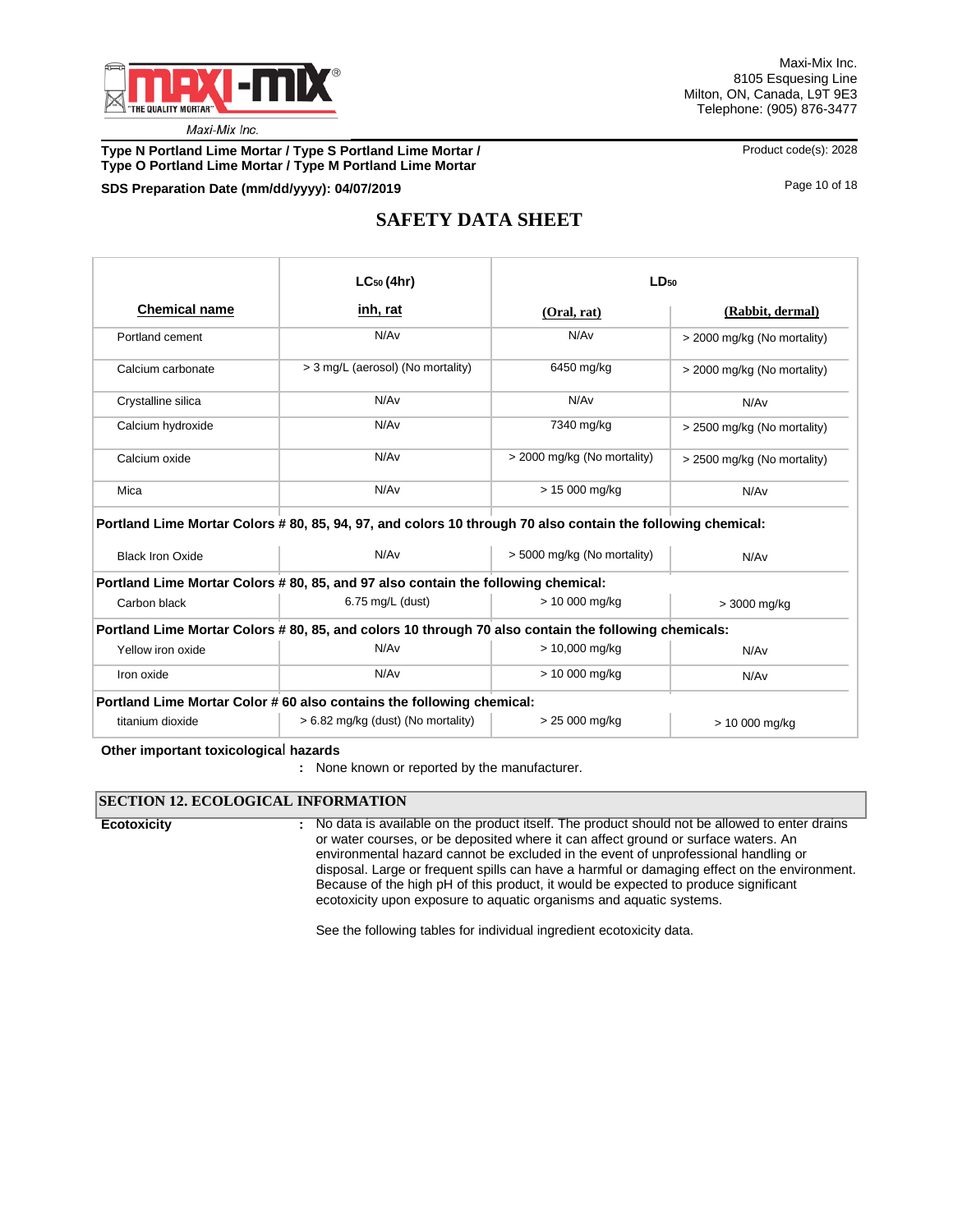

**Type N Portland Lime Mortar / Type S Portland Lime Mortar /** Product code(s): 2028 **Type O Portland Lime Mortar / Type M Portland Lime Mortar**

## **SDS Preparation Date (mm/dd/yyyy): 04/07/2019 04/07/2019 10.000 10.000 10.000 10.000 11 of 18 Page 11 of 18**

# **SAFETY DATA SHEET**

### *Ecotoxicity data:*

|                         |               | <b>Toxicity to Fish</b>                    |                  |                 |  |  |
|-------------------------|---------------|--------------------------------------------|------------------|-----------------|--|--|
| Ingredients             | <b>CAS No</b> | LC50 / 96h                                 | NOEC / 21 day    | <b>M</b> Factor |  |  |
| Portland cement         | 65997-15-1    | N/Av                                       | N/A <sub>v</sub> | None.           |  |  |
| Calcium carbonate       | 1317-65-3     | > 100 mg/L (Rainbow trout)                 | N/A <sub>v</sub> | None.           |  |  |
| Crystalline silica      | 14808-60-7    | N/Av                                       | N/A <sub>v</sub> | None.           |  |  |
| Calcium hydroxide       | 1305-62-0     | 50.6 mg/L (Rainbow trout)                  | N/Av             | None.           |  |  |
| Calcium oxide           | 1305-78-8     | 50.6 mg/L (Rainbow trout)                  | N/A <sub>v</sub> | None.           |  |  |
| Mica                    | 12001-26-2    | N/Av                                       | N/A <sub>v</sub> | None.           |  |  |
| titanium dioxide        | 13463-67-7    | > 100 mg/L (Japanese<br>ricefish)          | N/A <sub>v</sub> | None.           |  |  |
| <b>Black Iron Oxide</b> | 1317-61-9     | N/Av                                       | N/Av             | None.           |  |  |
| Yellow iron oxide       | 51274-00-1    | N/Av                                       | N/Av             | None.           |  |  |
| Iron oxide              | 1309-37-1     | $> 50000$ , < 100 000 mg/L<br>(Zebra fish) | N/Av             | None.           |  |  |
| Carbon black            | 1333-86-4     | > 1000 mg/L (Zebra fish)                   | N/A <sub>v</sub> | None.           |  |  |

| Ingredients             | <b>CAS No</b> | <b>Toxicity to Daphnia</b>            |               |                 |  |  |
|-------------------------|---------------|---------------------------------------|---------------|-----------------|--|--|
|                         |               | EC50 / 48h                            | NOEC / 21 day | <b>M</b> Factor |  |  |
| Portland cement         | 65997-15-1    | N/A <sub>v</sub>                      | N/Av          | None.           |  |  |
| Calcium carbonate       | 1317-65-3     | > 100 mg/L (Daphnia<br>magna)         | N/Av          | None.           |  |  |
| Crystalline silica      | 14808-60-7    | N/Av                                  | N/Av          | None.           |  |  |
| Calcium hydroxide       | 1305-62-0     | mg/L (Daphnia<br>49.1<br>magna)       | N/Av          |                 |  |  |
| Calcium oxide           | 1305-78-8     | 49.1 mg/L (Daphnia<br>magna)          | N/Av          |                 |  |  |
| Mica                    | 12001-26-2    | N/A <sub>v</sub>                      | N/Av          | None.           |  |  |
| titanium dioxide        | 13463-67-7    | > 100 mg/L (Daphnia<br>magna)         | N/Av          | None.           |  |  |
| <b>Black Iron Oxide</b> | 1317-61-9     | N/A <sub>v</sub>                      | N/Av          | None.           |  |  |
| Yellow iron oxide       | 51274-00-1    | > 100 mg/L (Daphnia<br>magna)         | N/Av          | None.           |  |  |
| Iron oxide              | 1309-37-1     | > 100 mg/L (Daphnia<br>N/Av<br>magna) |               | None.           |  |  |
| Carbon black            | 1333-86-4     | > 5600 mg/L/24hr (Daphnia<br>magna)   | N/Av          | None.           |  |  |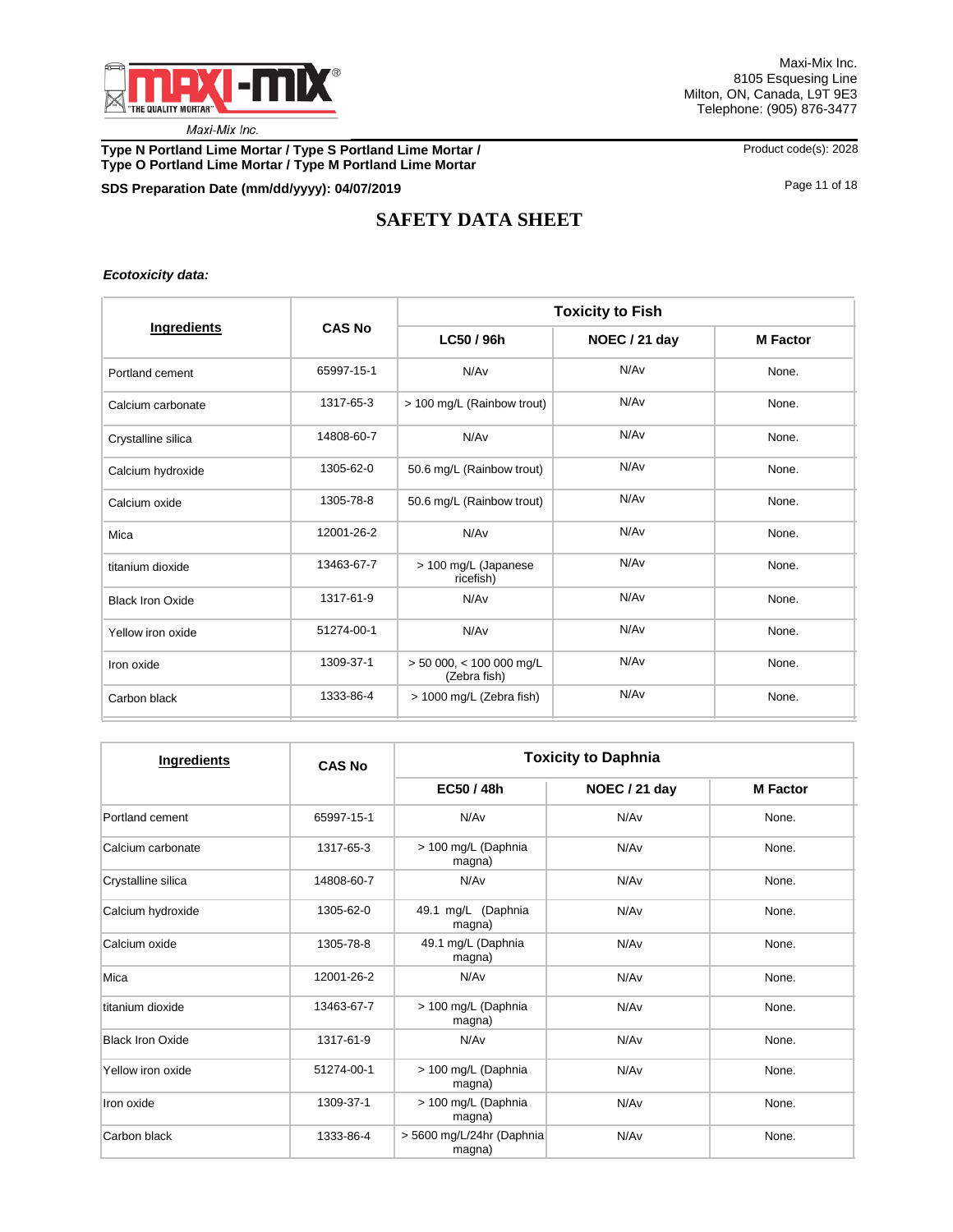

**Type N Portland Lime Mortar / Type S Portland Lime Mortar / Product code(s): 2028 Type O Portland Lime Mortar / Type M Portland Lime Mortar**

## **SDS Preparation Date (mm/dd/yyyy): 04/07/2019 04/07/2019 12 04/07/2019 Page 12 of 18**

# **SAFETY DATA SHEET**

| Ingredients             | <b>CAS No</b> | <b>Toxicity to Algae</b>            |                   |                 |  |  |
|-------------------------|---------------|-------------------------------------|-------------------|-----------------|--|--|
|                         |               | EC50 / 96h or 72h                   | NOEC / 96h or 72h | <b>M</b> Factor |  |  |
| Portland cement         | 65997-15-1    | N/Av                                | N/Av              | None.           |  |  |
| Calcium carbonate       | 1317-65-3     | > 14 mg/L/72hr (Green<br>algae)     | 14 mg/L/72hr      | None.           |  |  |
| Crystalline silica      | 14808-60-7    | N/Av                                | N/Av              | None.           |  |  |
| Calcium hydroxide       | 1305-62-0     | 184.57 mg/L/72hr (Green<br>algae)   | 48 mg/L/72hr      | None.           |  |  |
| Calcium oxide           | 1305-78-8     | 184.57 mg/L/72hr (Green<br>algae)   | 48 mg/L/72hr      | None.           |  |  |
| Mica                    | 12001-26-2    | N/Av                                | N/Av              | None.           |  |  |
| titanium dioxide        | 13463-67-7    | > 100 mg/L/72hr (Green<br>algae)    | N/Av              | None.           |  |  |
| <b>Black Iron Oxide</b> | 1317-61-9     | N/Av                                | N/Av              | None.           |  |  |
| Yellow iron oxide       | 51274-00-1    | N/Av                                | N/Av              | None.           |  |  |
| Iron oxide              | 1309-37-1     | N/Av                                | N/Av              | None.           |  |  |
| Carbon black            | 1333-86-4     | > 10 000 mg/L/72hr (Green<br>algae) | N/Av              | None.           |  |  |

#### **Persistence and degradability**

Not expected to be rapidly biodegradable. **:**

| <b>Bioaccumulation potential</b> |  | No data is available on the product itself. See the following data for ingredient information. |  |  |  |  |
|----------------------------------|--|------------------------------------------------------------------------------------------------|--|--|--|--|
|----------------------------------|--|------------------------------------------------------------------------------------------------|--|--|--|--|

| <b>Components</b>             | Partition coefficient n-octanol/water (log Kow) | <b>Bioconcentration factor (BCF)</b> |  |  |
|-------------------------------|-------------------------------------------------|--------------------------------------|--|--|
| Calcium oxide (CAS 1305-78-8) | $-0.57$                                         | N/Av                                 |  |  |
| Mobility in soil              | No data is available on the product itself.     |                                      |  |  |

#### **Other Adverse Environmental effects**

No other adverse environmental effects (e.g. ozone depletion, photochemical ozone creation **:** potential, endocrine disruption, global warming potential) are expected from this component.

### **SECTION 13. DISPOSAL CONSIDERATIONS**

| <b>Handling for Disposal</b> | : Handle in accordance with good industrial hygiene and safety practice. Refer to protective<br>measures listed in sections 7 and 8. This material and its container must be disposed of in a<br>safe way.<br>Empty containers retain residue and can be dangerous. Since emptied containers may<br>retain product residue, follow label warnings even after container is emptied.               |
|------------------------------|--------------------------------------------------------------------------------------------------------------------------------------------------------------------------------------------------------------------------------------------------------------------------------------------------------------------------------------------------------------------------------------------------|
| <b>Methods of Disposal</b>   | : Dispose in accordance with all applicable federal, state, provincial and local regulations.                                                                                                                                                                                                                                                                                                    |
| <b>RCRA</b>                  | . If this product, as supplied, becomes a waste in the United States, it may meet the criteria of<br>a hazardous waste as defined under RCRA, Title 40 CFR 261. It is the responsibility of the<br>waste generator to determine the proper waste identification and disposal method. For<br>disposal of unused or waste material, check with local, state and federal environmental<br>agencies. |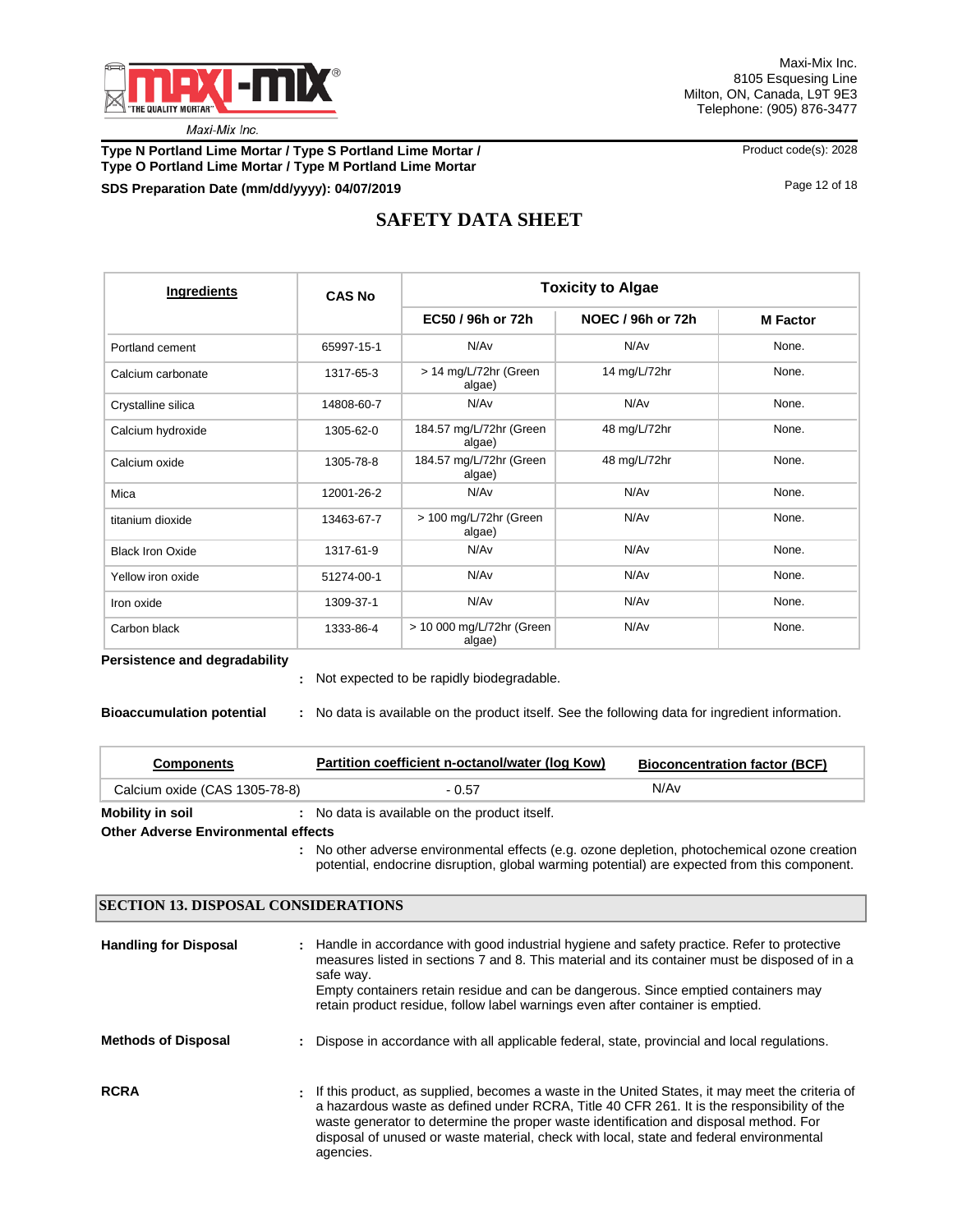

## **Type N Portland Lime Mortar / Type S Portland Lime Mortar /**  Product code(s): 2028 **Type O Portland Lime Mortar / Type M Portland Lime Mortar SDS Preparation Date (mm/dd/yyyy): 04/07/2019 04/07/2019 13 06 18 04/07/2019 Page 13 of 18 Page 13 of 18**

# **SAFETY DATA SHEET**

# **SECTION 14. TRANSPORT INFORMATION**

| Regulatory<br><b>Information</b>                     | <b>UN Number</b>             | UN proper shipping name                                                                                                                                 | <b>Transport</b><br>hazard<br>class(es) | <b>Packing</b><br>Group | Label |
|------------------------------------------------------|------------------------------|---------------------------------------------------------------------------------------------------------------------------------------------------------|-----------------------------------------|-------------------------|-------|
| <b>TDG</b>                                           | None.                        | Not regulated.                                                                                                                                          | Not regulated                           | None                    |       |
| <b>TDG</b><br><b>Additional</b><br>information       | None.                        |                                                                                                                                                         |                                         |                         |       |
| 49CFR/DOT                                            | None.                        | Not regulated.                                                                                                                                          | Not regulated                           | None                    |       |
| 49CFR/DOT<br><b>Additional</b><br>information        | None.                        |                                                                                                                                                         |                                         |                         |       |
| <b>ICAO/IATA</b>                                     | None.                        | Not regulated.                                                                                                                                          | Not regulated                           | None                    |       |
| <b>ICAO/IATA</b><br><b>Additional</b><br>information | None.                        |                                                                                                                                                         |                                         |                         |       |
| <b>IMDG</b>                                          | None.                        | Not regulated.                                                                                                                                          | Not regulated                           | None                    |       |
| <b>IMDG</b><br><b>Additional</b><br>information      | None.                        |                                                                                                                                                         |                                         |                         |       |
|                                                      | Special precautions for user | Appropriate advice on safety must accompany the package. Keep containers dry and tightly<br>÷<br>closed to avoid moisture absorption and contamination. |                                         |                         |       |

**Environmental hazards :** This product does not meet the criteria for an environmentally hazardous mixture, according to the IMDG Code. See Section 12 for more environmental information.

## **Transport in bulk according to Annex II of MARPOL 73/78 and the IBC Code**

**:** No information available.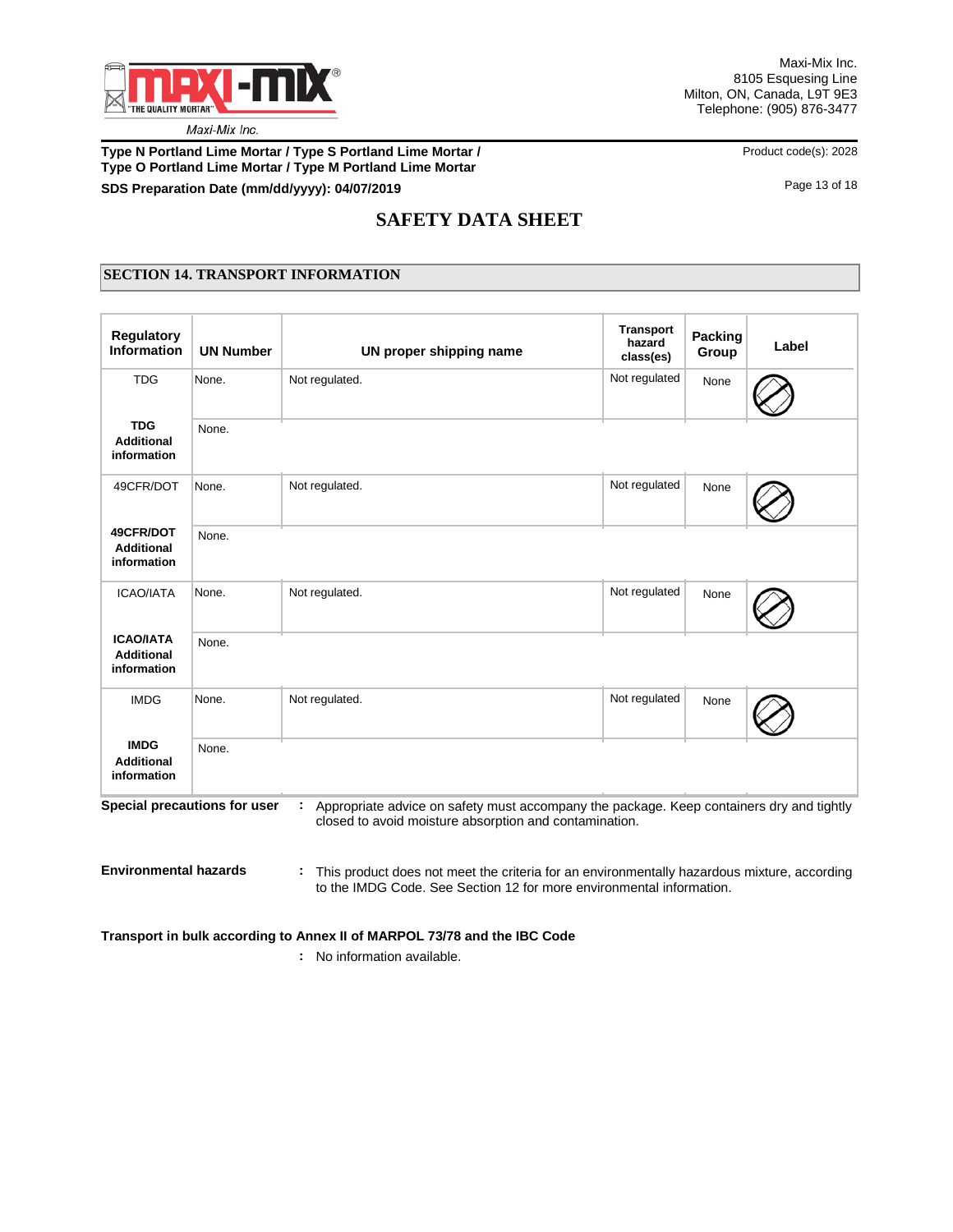

Maxi-Mix Inc. 8105 Esquesing Line Milton, ON, Canada, L9T 9E3 Telephone: (905) 876-3477

**Type N Portland Lime Mortar / Type S Portland Lime Mortar / Product code(s): 2028 Type O Portland Lime Mortar / Type M Portland Lime Mortar**

## **SDS Preparation Date (mm/dd/yyyy): 04/07/2019 04/07/2019 14 04/07/2019 Page 14 of 18 Page 14 of 18**

# **SAFETY DATA SHEET**

## **SECTION 15 - REGULATORY INFORMATION**

### **US Federal Information:**

Components listed below are present on the following U.S. Federal chemical lists:

|                         | CAS#       | <b>TSCA</b> | <b>CERCLA</b><br>Reportable       | <b>SARA TITLE III:</b><br>Sec. 302, Extremely<br>Hazardous | <b>SARA TITLE III: Sec. 313, 40 CFR 372,</b><br><b>Specific Toxic Chemical</b> |                             |  |  |
|-------------------------|------------|-------------|-----------------------------------|------------------------------------------------------------|--------------------------------------------------------------------------------|-----------------------------|--|--|
| Ingredients             |            | Inventory   | Quantity(RQ) (40<br>CFR 117.302): | Substance, 40 CFR<br>355:                                  | <b>Toxic Chemical</b>                                                          | de minimus<br>Concentration |  |  |
| Portland cement         | 65997-15-1 | Yes         | None.                             | None.                                                      | <b>No</b>                                                                      | <b>No</b>                   |  |  |
| Calcium carbonate       | 1317-65-3  | Yes         | None.                             | None.                                                      | <b>No</b>                                                                      | N/Ap                        |  |  |
| Crystalline silica      | 14808-60-7 | Yes         | None.                             | None.                                                      | <b>No</b>                                                                      | <b>No</b>                   |  |  |
| Calcium hydroxide       | 1305-62-0  | Yes         | None.                             | None.                                                      | <b>No</b>                                                                      | N/Ap                        |  |  |
| Calcium oxide           | 1305-78-8  | Yes         | None.                             | None.                                                      | <b>No</b>                                                                      | <b>No</b>                   |  |  |
| Mica                    | 12001-26-2 | Yes         | None.                             | None.                                                      | <b>No</b>                                                                      | <b>No</b>                   |  |  |
| titanium dioxide        | 13463-67-7 | Yes         | None.                             | None.                                                      | <b>No</b>                                                                      | N/Ap                        |  |  |
| <b>Black Iron Oxide</b> | 1317-61-9  | Yes         | None.                             | None.                                                      | <b>No</b>                                                                      | N/Ap                        |  |  |
| Yellow iron oxide       | 51274-00-1 | Yes         | None.                             | None.                                                      | <b>No</b>                                                                      | N/Ap                        |  |  |
| Iron oxide              | 1309-37-1  | Yes         | None.                             | None.                                                      | <b>No</b>                                                                      | N/Ap                        |  |  |
| Carbon black            | 1333-86-4  | Yes         | None.                             | None.                                                      | <b>No</b>                                                                      | N/Ap                        |  |  |

SARA TITLE III: Sec. 311 and 312, SDS Requirements, 40 CFR 370 Hazard Classes:

 Health hazards (Skin corrosion; Eye Damage; Skin sensitization; Carcinogenicity; Specific target organ toxicity, single exposure; Specific target organ toxicity, repeated exposure

Under SARA Sections 311 and 312, the EPA has established threshold quantities for the reporting of hazardous chemicals. The current thresholds are 500 pounds or the threshold planning quantity (TPQ), whichever is lower, for extremely hazardous substances and 10,000 pounds for all other hazardous chemicals.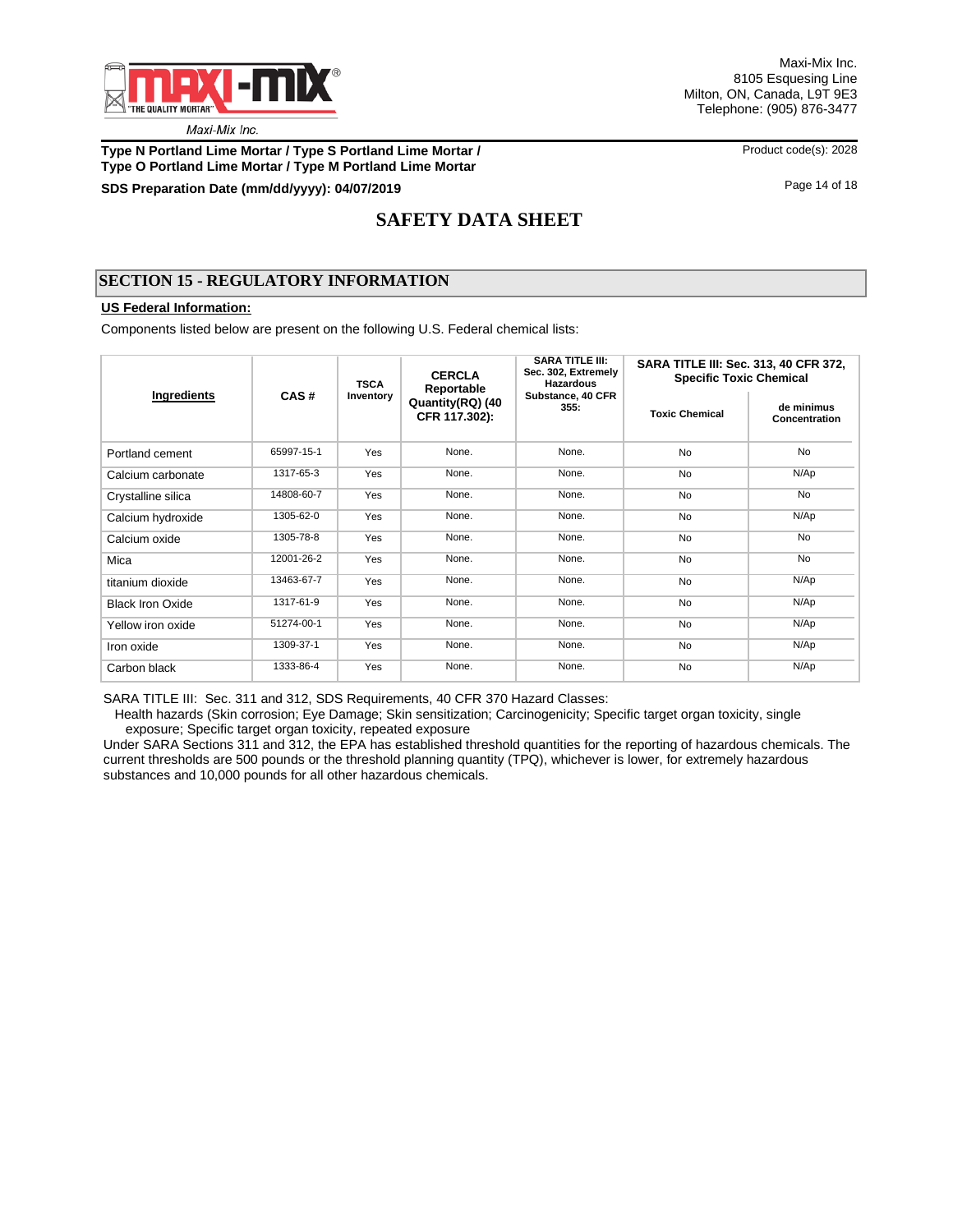

Maxi-Mix Inc. 8105 Esquesing Line Milton, ON, Canada, L9T 9E3 Telephone: (905) 876-3477

**Type N Portland Lime Mortar / Type S Portland Lime Mortar / Product code(s): 2028 Type O Portland Lime Mortar / Type M Portland Lime Mortar**

**SDS Preparation Date (mm/dd/yyyy): 04/07/2019 04/07/2019 15 06 18 04/07/2019 Page 15 of 18 Page 15 of 18** 

# **SAFETY DATA SHEET**

### **US State Right to Know Laws:**

The following chemicals are specifically listed by individual States:

| Ingredients             | CAS#       | <b>California Proposition 65</b> | State "Right to Know" Lists                                   |           |           |           |           |           |                |
|-------------------------|------------|----------------------------------|---------------------------------------------------------------|-----------|-----------|-----------|-----------|-----------|----------------|
|                         |            | Listed                           | <b>Type of Toxicity</b>                                       | CA        | <b>MA</b> | <b>MN</b> | <b>NJ</b> | PA        | R <sub>l</sub> |
| Portland cement         | 65997-15-1 | <b>No</b>                        | N/Ap                                                          | No        | Yes       | Yes       | Yes       | Yes       | Yes            |
| Calcium carbonate       | 1317-65-3  | No                               | N/Ap                                                          | No        | Yes       | Yes       | Yes       | Yes       | Yes            |
| Crystalline silica      | 14808-60-7 | Yes                              | Cancer (airborne<br>particles of<br>respirable size)          | <b>No</b> | Yes       | Yes       | Yes       | Yes       | Yes            |
| Calcium hydroxide       | 1305-62-0  | No                               | N/Ap                                                          | Yes       | Yes       | Yes       | Yes       | Yes       | Yes            |
| Calcium oxide           | 1305-78-8  | No                               | N/Ap                                                          | Yes       | Yes       | Yes       | Yes       | Yes       | Yes            |
| Mica                    | 12001-26-2 | No                               | N/Ap                                                          | Yes       | Yes       | Yes       | Yes       | Yes       | Yes            |
| titanium dioxide        | 13463-67-7 | Yes                              | Cancer (airborne,<br>unbound particles<br>of respirable size) | <b>No</b> | Yes       | Yes       | Yes       | Yes       | Yes            |
| <b>Black Iron Oxide</b> | 1317-61-9  | No                               | N/Ap                                                          | No        | No        | <b>No</b> | <b>No</b> | <b>No</b> | No             |
| Yellow iron oxide       | 51274-00-1 | <b>No</b>                        | N/Ap                                                          | <b>No</b> | No        | <b>No</b> | <b>No</b> | No        | No             |
| Iron oxide              | 1309-37-1  | No                               | N/Ap                                                          | Yes       | Yes       | Yes       | Yes       | Yes       | Yes            |
| Carbon black            | 1333-86-4  | Yes                              | Cancer (airborne,<br>unbound particles<br>of respirable size) | Yes       | Yes       | Yes       | Yes       | Yes       | Yes            |

California Proposition 65: This product can expose you to chemicals, which are known to the State of California to cause cancer, and, which are known to the State of California to cause birth defects or other reproductive harm. This product contains trace amounts of: Chromium (hexavalent compounds); Nickel Compounds.

#### **Canadian Information:**

Canadian Environmental Protection Act (CEPA) information: All ingredients listed appear on the Domestic Substances List (DSL).

Canadian National Pollutant Release Inventory (NPRI): This product contains the following substances listed on the NPRI: Chromium VI compound (Chromate) (Part 1, Group B Substance)

Nickel Compounds (Part 1, Group A Substance)

WHMIS information: Refer to Section 2 for a WHMIS Classification for this product.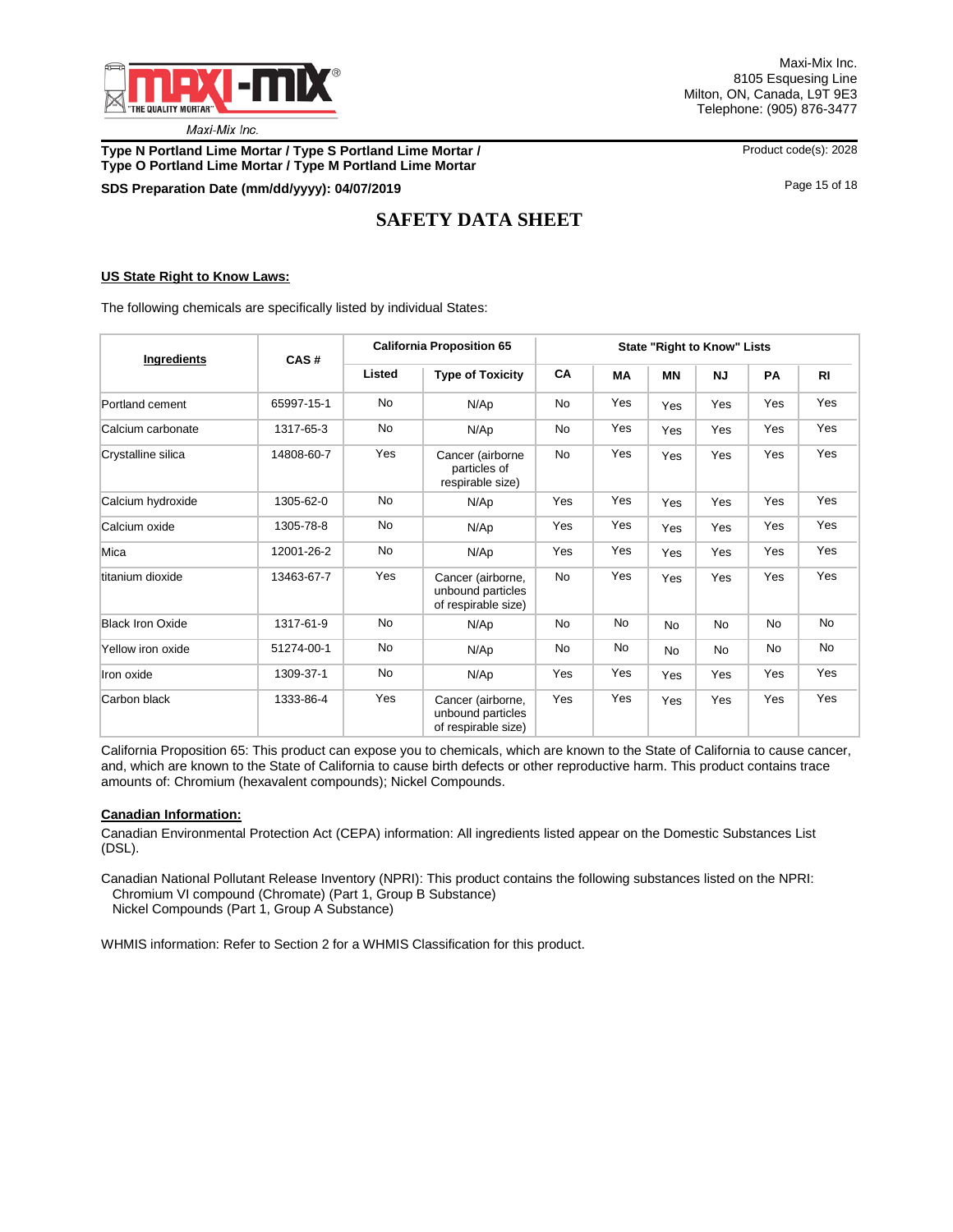

## **Type N Portland Lime Mortar / Type S Portland Lime Mortar / <br>Product code(s): 2028 Type O Portland Lime Mortar / Type M Portland Lime Mortar SDS Preparation Date (mm/dd/yyyy): 04/07/2019 Discription of the contract of the contract of the contract of the contract of the contract of the contract of the contract of the contract of the contract of the contract o**

# **SAFETY DATA SHEET**

### **International Information:**

Components listed below are present on the following International Inventory list:

| Ingredients             | CAS#       | European<br><b>EINECs</b>                                                                                                                                                    | Australia<br><b>AICS</b> | <b>Philippines</b><br><b>PICCS</b> | Japan ENCS             | Korea<br><b>KECI/KECL</b> | China<br><b>IECSC</b> | <b>New Zealand</b><br><b>IOC</b>                                                                     |
|-------------------------|------------|------------------------------------------------------------------------------------------------------------------------------------------------------------------------------|--------------------------|------------------------------------|------------------------|---------------------------|-----------------------|------------------------------------------------------------------------------------------------------|
| Portland cement         | 65997-15-1 | 266-043-4                                                                                                                                                                    | Present                  | Not listed                         | Not listed             | KE-29067                  | Present               | May be used<br>as a single<br>component<br>chemical<br>under an<br>appropriate<br>group<br>standard. |
| Calcium carbonate       | 1317-65-3  | 215-279-6                                                                                                                                                                    | Present                  | Present                            | $(1)-122$              | KE-21996                  | Present               | May be used<br>as a single<br>component<br>chemical<br>under an<br>appropriate<br>group<br>standard. |
| Crystalline silica      | 14808-60-7 | 238-878-4                                                                                                                                                                    | Present                  | Present                            | $(1)-548$              | KE-29983                  | Present               | HSR003125                                                                                            |
| Calcium hydroxide       | 1305-62-0  | 215-137-3                                                                                                                                                                    | Present                  | Present                            | $(1) - 181$            | KE-04518                  | Present               | HSR002925,<br>HSC000322                                                                              |
| Calcium oxide           | 1305-78-8  | 215-138-9                                                                                                                                                                    | Present                  | Present                            | $(1) - 189$            | KE-04588                  | Present               | HSR002926                                                                                            |
| Mica                    | 12001-26-2 | None. This<br>chemical<br>may be<br>grouped<br>under the<br>name<br>'Naturally<br>occurring<br>substances'<br>with the<br>following<br><b>EINECs</b><br>number:<br>310-127-6 | Present                  | Present                            | Not listed             | KE-25420                  | Present               | May be used<br>as a single<br>component<br>chemical<br>under an<br>appropriate<br>group<br>standard. |
| titanium dioxide        | 13463-67-7 | 236-675-5                                                                                                                                                                    | Present                  | Present                            | $(5)-5225$ ; $(1)-558$ | KE-33900                  | Present               | May be used<br>as a single<br>component<br>chemical<br>under an<br>appropriate<br>group<br>standard. |
| <b>Black Iron Oxide</b> | 1317-61-9  | 215-277-5                                                                                                                                                                    | Present                  | Present                            | $(1)-357$              | KE-34314                  | Present               | May be used<br>as a single<br>component<br>chemical<br>under an<br>appropriate<br>group<br>standard. |
| Yellow iron oxide       | 51274-00-1 | 257-098-5                                                                                                                                                                    | Present                  | Present                            | $(5)-5163$             | KE-08032                  | Present               | May be used<br>as a single<br>component<br>chemical<br>under an<br>appropriate<br>group<br>standard. |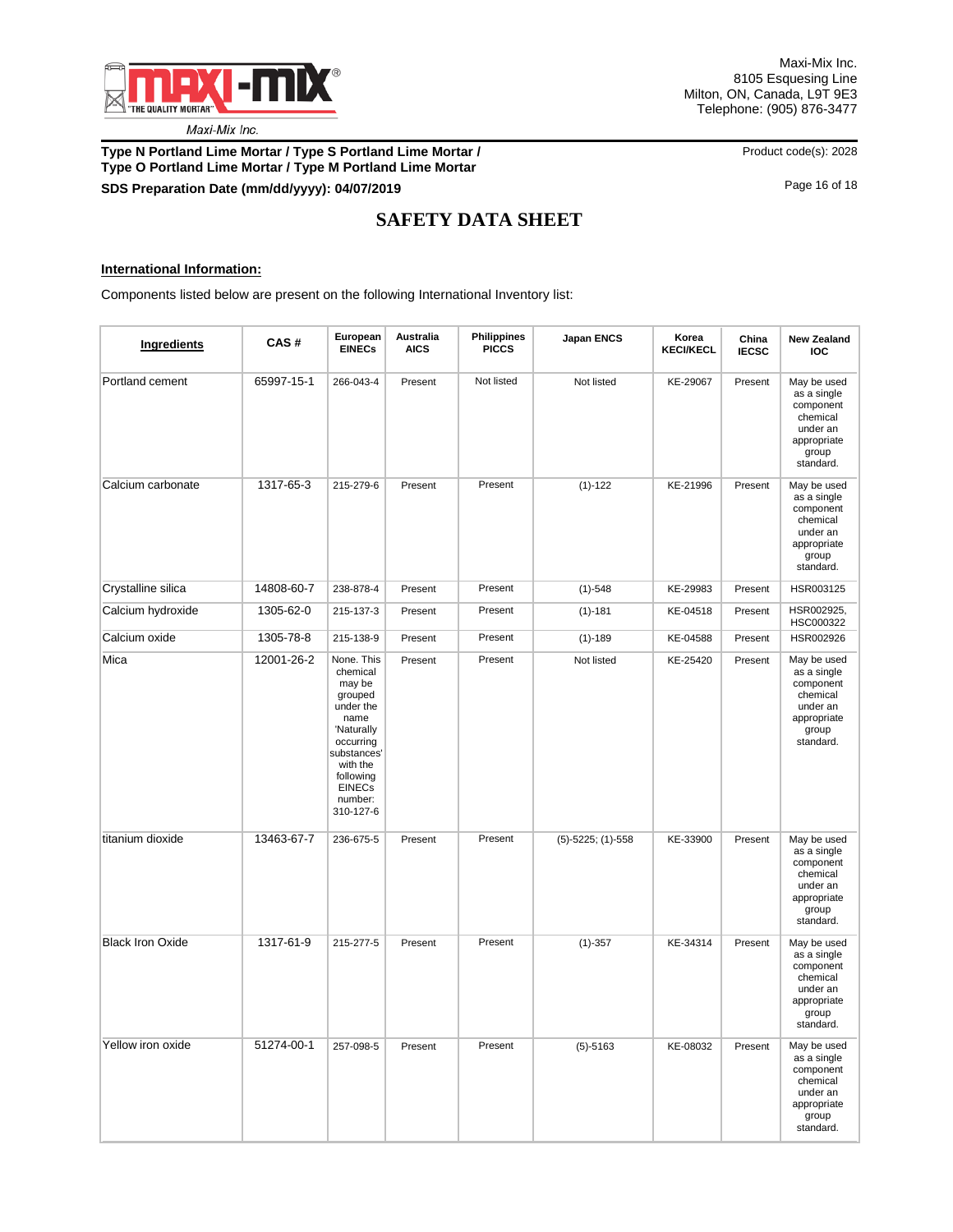

**Type N Portland Lime Mortar / Type S Portland Lime Mortar / We are a mortar and Archael Code(s): 2028 Type O Portland Lime Mortar / Type M Portland Lime Mortar**

# **SDS Preparation Date (mm/dd/yyyy): 04/07/2019 04/07/2019 18 <b>04/07/2019 18 04/07/2019 18 04/07/2019 18**

# **SAFETY DATA SHEET**

| Iron oxide   | 1309-37-1 | 215-168-2 | Present | Present | $(5) - 5189$ ; $(5) - 5188$ ;<br>$(5)-5163$ ; $(1)-357$ ;<br>$(1) - 1073$ | KE-10897 | Present | May be used<br>as a single<br>component<br>chemical<br>under an<br>appropriate<br>group<br>standard. |
|--------------|-----------|-----------|---------|---------|---------------------------------------------------------------------------|----------|---------|------------------------------------------------------------------------------------------------------|
| Carbon black | 1333-86-4 | 215-609-9 | Present | Present | $(5)-3328$ ; $(5)-5222$                                                   | KE-04682 | Present | HSR002801                                                                                            |

## **SECTION 16. OTHER INFORMATION**

| Legend | ACGIH: American Conference of Governmental Industrial Hygienists<br>AICS: Australian Inventory of Chemical Substances<br>CA: California |
|--------|-----------------------------------------------------------------------------------------------------------------------------------------|
|        | <b>CAS: Chemical Abstract Services</b>                                                                                                  |
|        | CERCLA: Comprehensive Environmental Response, Compensation, and Liability Act of                                                        |
|        | 1980                                                                                                                                    |
|        | CFR: Code of Federal Regulations                                                                                                        |
|        | DOT: Department of Transportation                                                                                                       |
|        | <b>ENCS: Existing and New Chemical Substances</b>                                                                                       |
|        | EPA: Environmental Protection Agency                                                                                                    |
|        | HMIS: Hazardous Materials Identification System                                                                                         |
|        | <b>HSDB: Hazardous Substances Data Bank</b>                                                                                             |
|        | IARC: International Agency for Research on Cancer                                                                                       |
|        | IATA: International Air Transport Association                                                                                           |
|        | ICAO: International Civil Aviation Organisation                                                                                         |
|        | IMDG: International Maritime Dangerous Goods                                                                                            |
|        | Inh: Inhalation                                                                                                                         |
|        | IOC: Inventory of Chemicals                                                                                                             |
|        | IUCLID: International Uniform Chemical Information Database                                                                             |
|        | KECI: Korean Existing Chemicals Inventory                                                                                               |
|        | <b>KECL: Korean Existing Chemicals List</b>                                                                                             |
|        | LC: Lethal Concentration                                                                                                                |
|        | LD: Lethal Dose                                                                                                                         |
|        | MA: Massachusetts                                                                                                                       |
|        | MN: Minnesota                                                                                                                           |
|        | mppcf: million particles per cubic foot                                                                                                 |
|        | MSHA: Mine Safety and Health Administration                                                                                             |
|        | N/Ap: Not Applicable                                                                                                                    |
|        | N/Av: Not Available                                                                                                                     |
|        | NFPA: National Fire Protection Association                                                                                              |
|        | NIOSH: National Institute of Occupational Safety and Health                                                                             |
|        | NJ: New Jersey                                                                                                                          |
|        | NOEC: No observable effect concentration                                                                                                |
|        | OECD: Organisation for Economic Co-operation and Development                                                                            |
|        | NTP: National Toxicology Program                                                                                                        |
|        | OSHA: Occupational Safety and Health Administration                                                                                     |
|        | PA: Pennsylvania                                                                                                                        |
|        | PEL: Permissible exposure limit                                                                                                         |
|        | PICCS: Philippine Inventory of Chemicals and Chemical Substances                                                                        |
|        | <b>PNOC: Particulates Not Otherwise Classified</b>                                                                                      |
|        | PNOR: Particulates Not Otherwise Regulated                                                                                              |
|        | PNOS: Particles Not Otherwise Specified                                                                                                 |
|        | RCRA: Resource Conservation and Recovery Act                                                                                            |
|        | RI: Rhode Island                                                                                                                        |
|        | RTECS: Registry of Toxic Effects of Chemical Substances                                                                                 |
|        | SARA: Superfund Amendments and Reauthorization Act                                                                                      |
|        | SDS: Safety Data Sheet / Material Safety Data Sheet                                                                                     |
|        | STEL: Short Term Exposure Limit                                                                                                         |
|        |                                                                                                                                         |